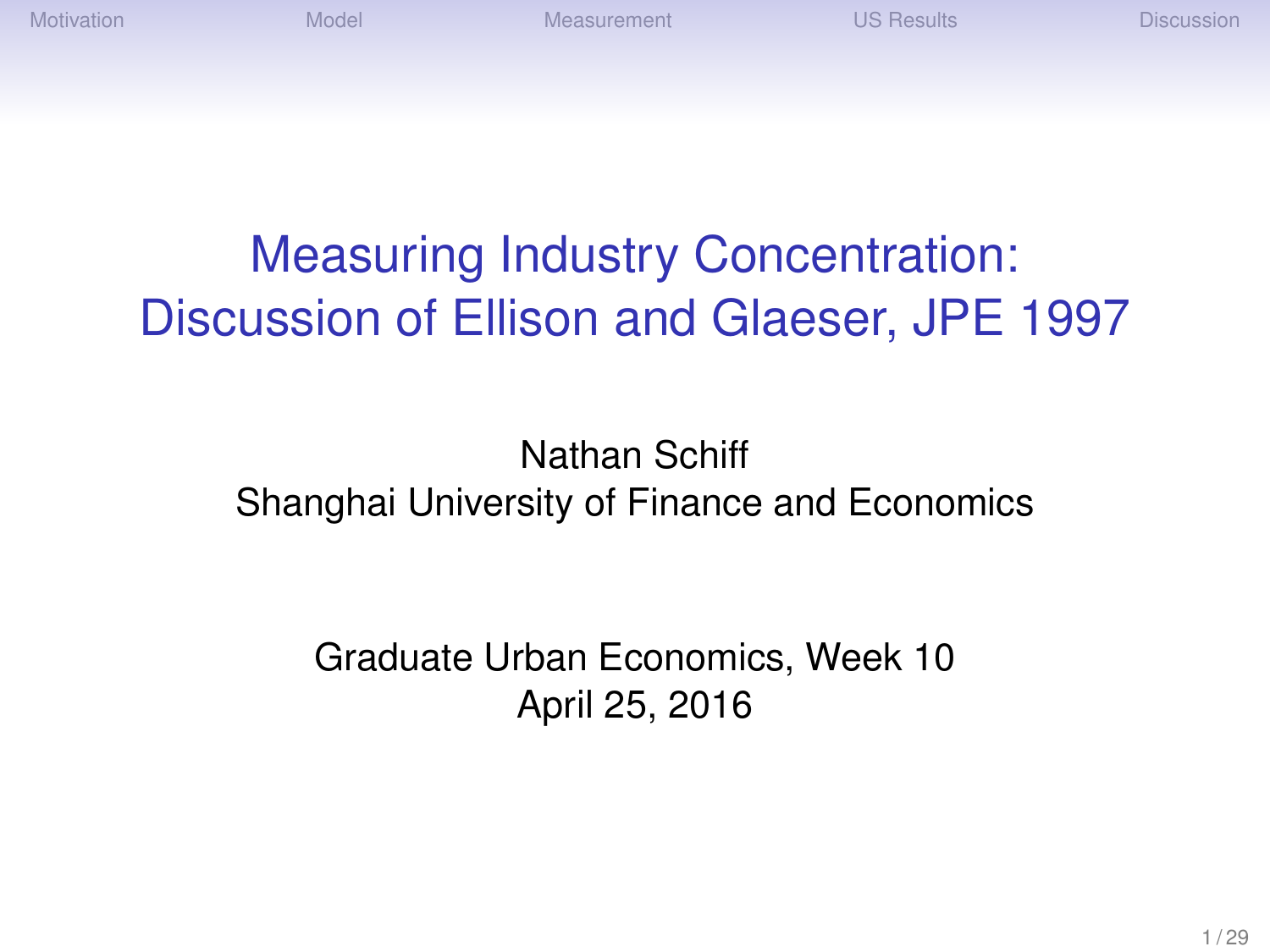[Motivation](#page-2-0) [Model](#page-4-0) [Measurement](#page-13-0) [US Results](#page-18-0) [Discussion](#page-27-0)

#### Administration

No class next Monday (劳动节)

For 5/9: read Glaeser Gottlieb (JEP 2009)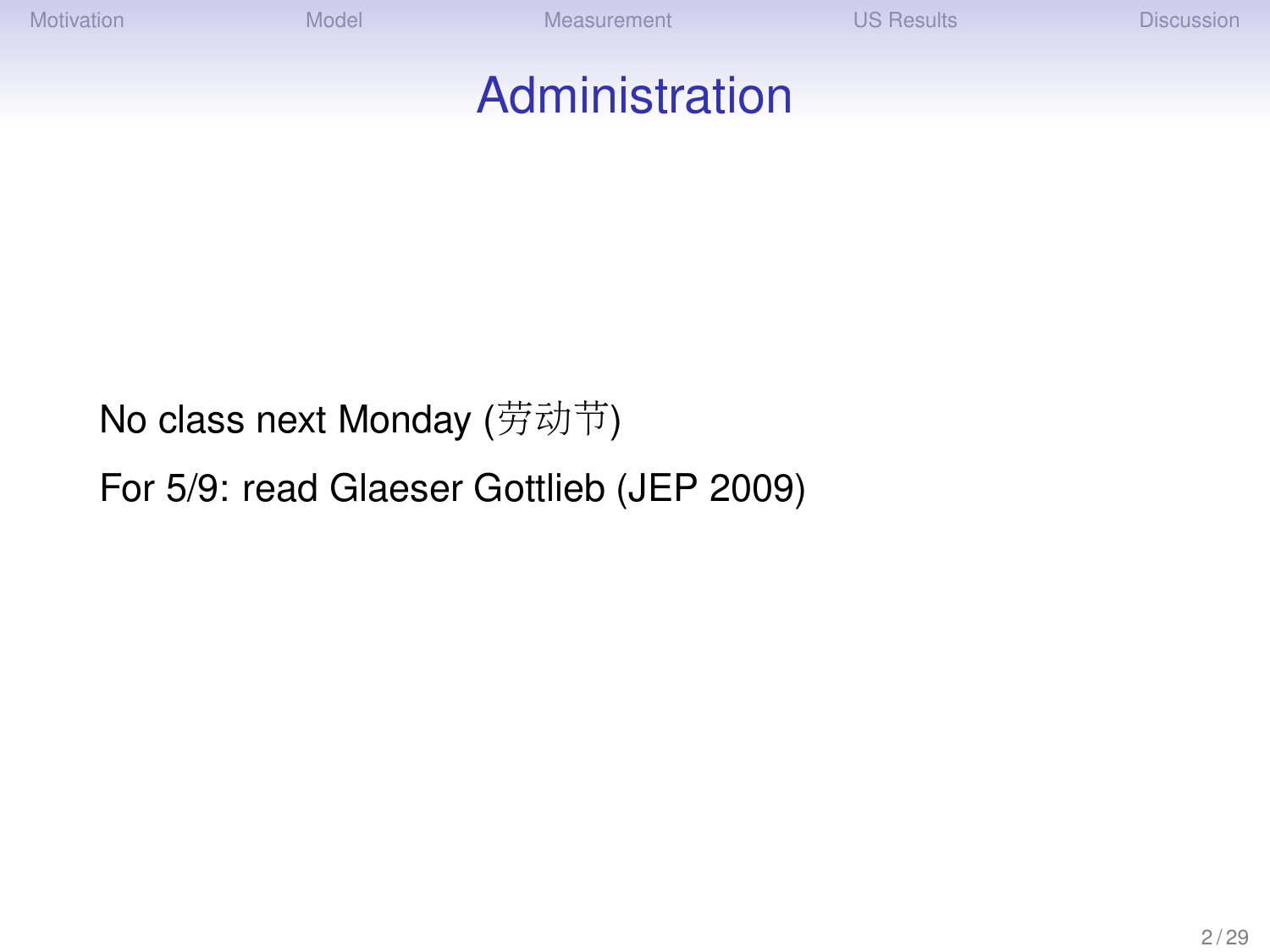<span id="page-2-0"></span>

# Measuring Concentration

Many theory papers suggest large productivity advantages through clustering of firms in same geographic location (ex Duranton and Puga 2004 review)

- Famous examples of Silicon Valley and Detroit, or Dalton, GA carpet cluster (Krugman)
- This paper: how do we know when an industry is clustered?
- Extremely influential paper: 2694 citations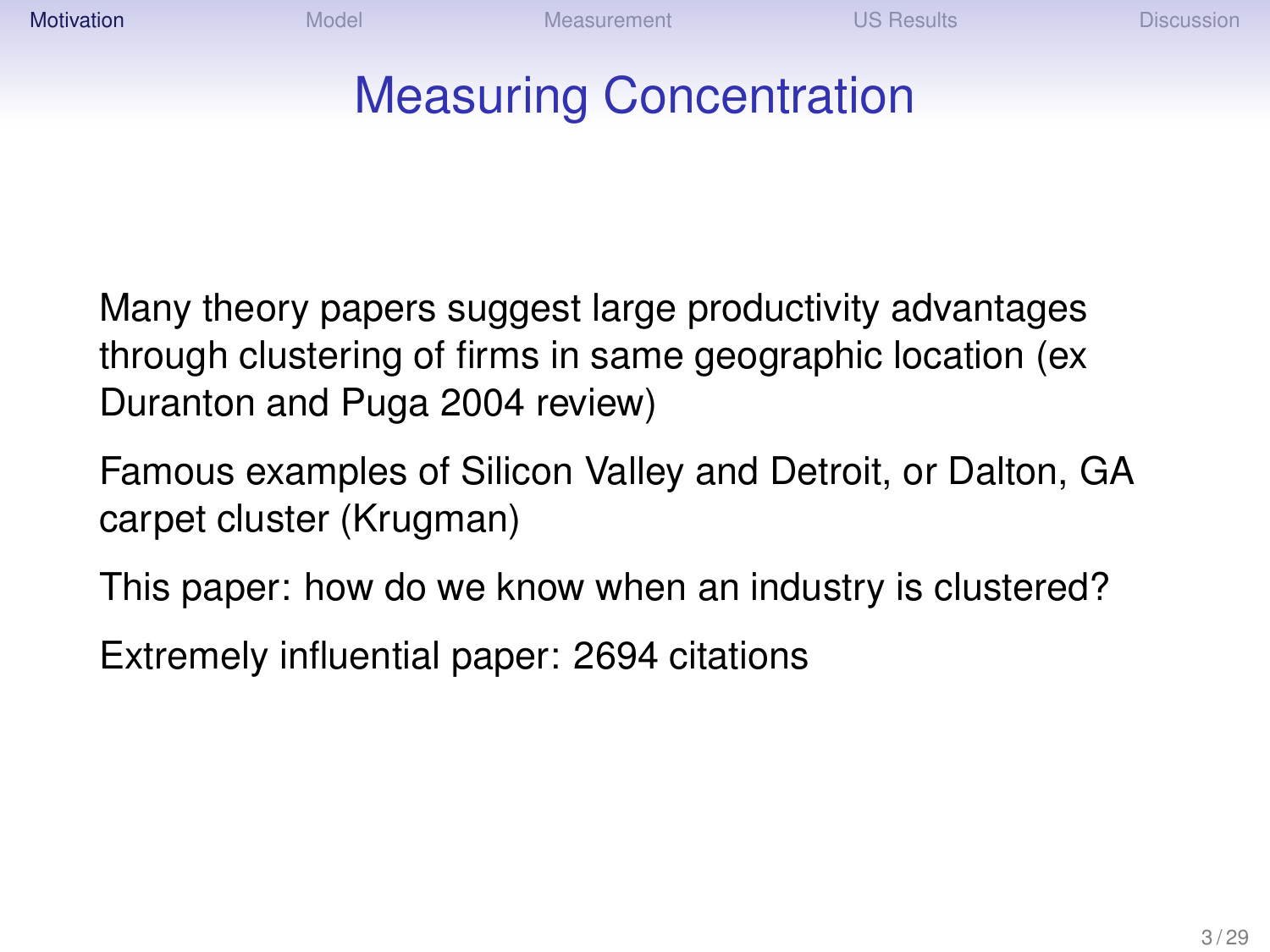### Many Follow-up Papers

Papers offering new methods of measurement:

- 1. Ellison and Glaeser, AER PP, 1999
- 2. Dumais, Ellison, Glaeser, ReStat 2002
- 3. Duranton and Overman, ReStud, 2005
- 4. Mori, Nishikimi, Smith, ReStat, 2005
- 5. Guimaraes, Figueiredo, Woodward, Journal Regional Science, 2007
- 6. Ellison, Glaeser, Kerr, AER 2010

Countless papers use the methods of Ellison and Glaeser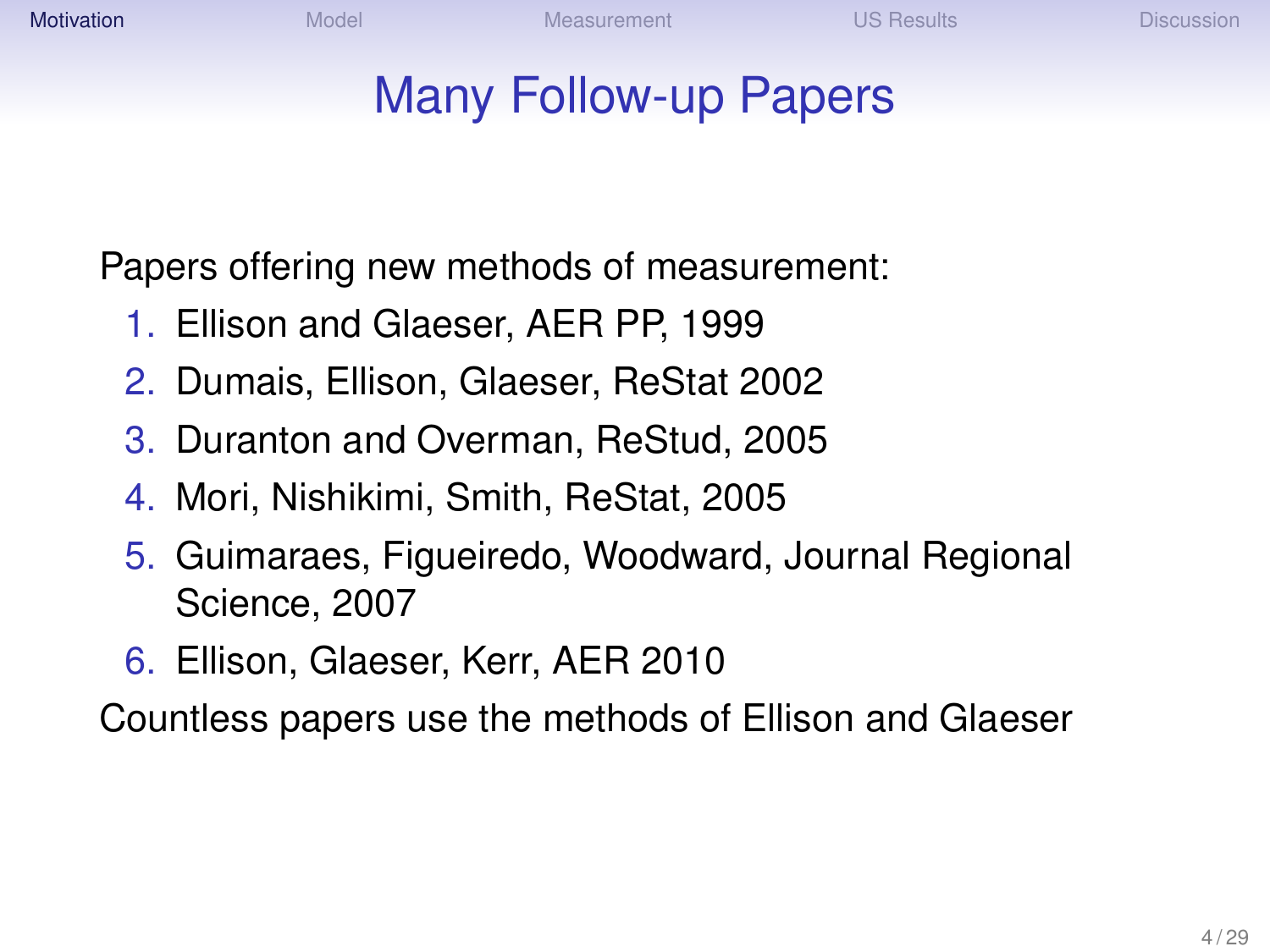<span id="page-4-0"></span>[Motivation](#page-2-0) **[Measurement](#page-13-0) [US Results](#page-18-0) [Discussion](#page-27-0)** [Model](#page-4-0) Measurement Custom US Results Discussion

### Profit of a location

Within an industry, the profit to business (plant) *k* of location *i* is:

$$
\log \pi_{ki} = \log \bar{\pi}_i + g_i(\nu_i, ..., \nu_{k-1}) + \epsilon_{ki}
$$
 (1)

The variable  $\bar{\pi}_i$  captures fixed location characteristics; it does not depend on number of firms choosing location *i*

These are commonly referred to as "natural advantages"; EG cite wine regions and coastal ship-building areas as examples

The function *g*() captures spillover or agglomeration effects of previous  $k - 1$  firms  $(\nu)$  choosing location *i* 

The error term  $\epsilon_{ki}$  is an idiosyncratic term, often thought of as a match between firm *k* and location *i*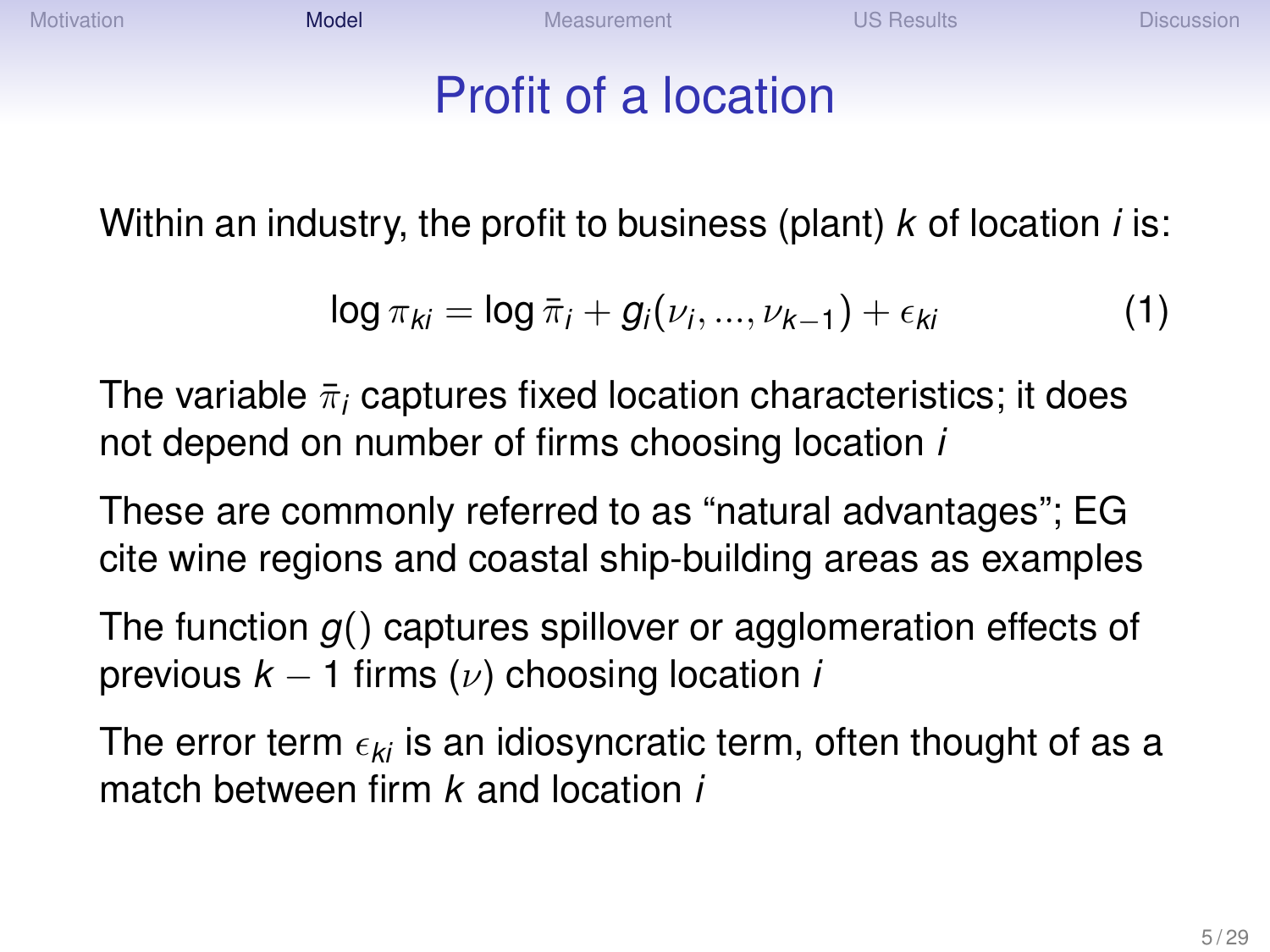#### Choice Model: Assumption 1

If we assume that  $\epsilon_{ki}$  are i.i.d. Extreme Value Type 1 then we have the logit model:

$$
prob\{\nu_k = i|\bar{\pi}_1, ..., \bar{\pi}_M\} = \frac{\bar{\pi}_i}{\sum_j \bar{\pi}_j}
$$
 (1a)

First assumption: assume expected probability of firm *k* in some industry *j* choosing location *i* is equal to overall manufacturing employment of that location: *x<sup>i</sup>* (*xi* is all manufacturing, not just in industry *j*):

$$
E_{\bar{\pi}_1,\ldots,\bar{\pi}_M}\frac{\bar{\pi}_i}{\sum_j \bar{\pi}_j}=x_i
$$
 (2)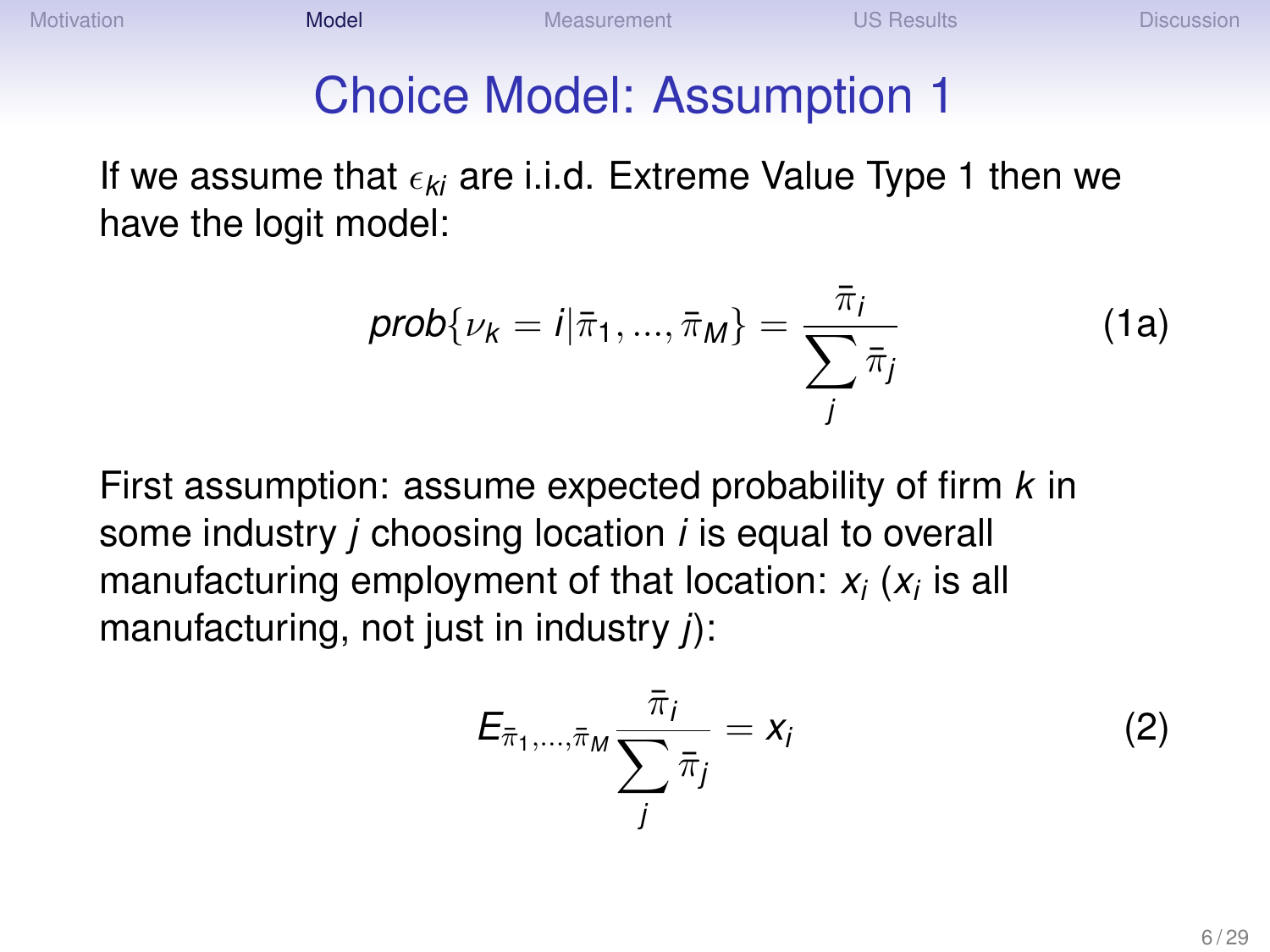# Choice Model: Assumption 2

Second assumption: assume variance of joint distribution of natural advantages (*na*) is governed by single parameter γ *na*:

$$
var\left(\frac{\bar{\pi}_i}{\sum_j \bar{\pi}_j}\right) = \gamma^{na} x_i (1 - x_i), \text{ where } \gamma^{na} \in [0, 1]
$$
 (3)

If  $\gamma^{na} = 0$  there is no variance and plants choice probabilities perfectly match overall manufacturing distribution *x<sup>i</sup>*

If  $\gamma^{na} = 1$  then variance is maximized and one location gets all firms (this is in expectation–true distribution is stochastic)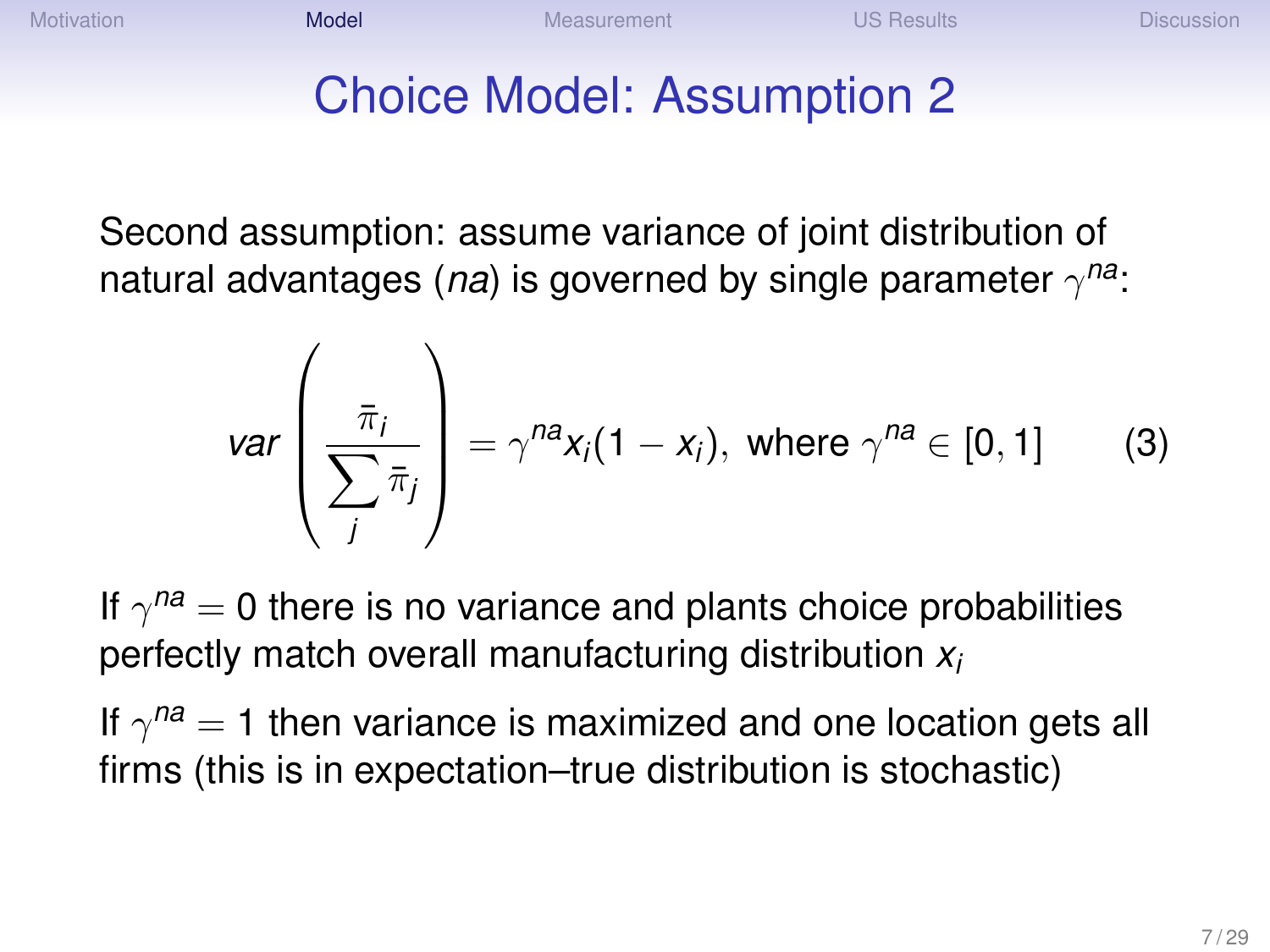# Implementing Distributional Assumptions

Authors note that one way to allow 2) and 3) is:

• Assume  $\{\bar{\pi}\}$  are i.i.d. where 2[(1 –  $\gamma^{na})/\gamma^{na}]\bar{\pi}_i \sim \chi^2$  with df=2[(1  $\gamma^{na})/\gamma^{na}]$ 

• Then 
$$
E[\bar{\pi}_i] = x_i
$$
 and  $var[\bar{\pi}_i] = [\gamma^{na}/(1 - \gamma^{na})]x_i$ 

Guimaraes et. al. show an easier way to implement this using a Dirichlet distribution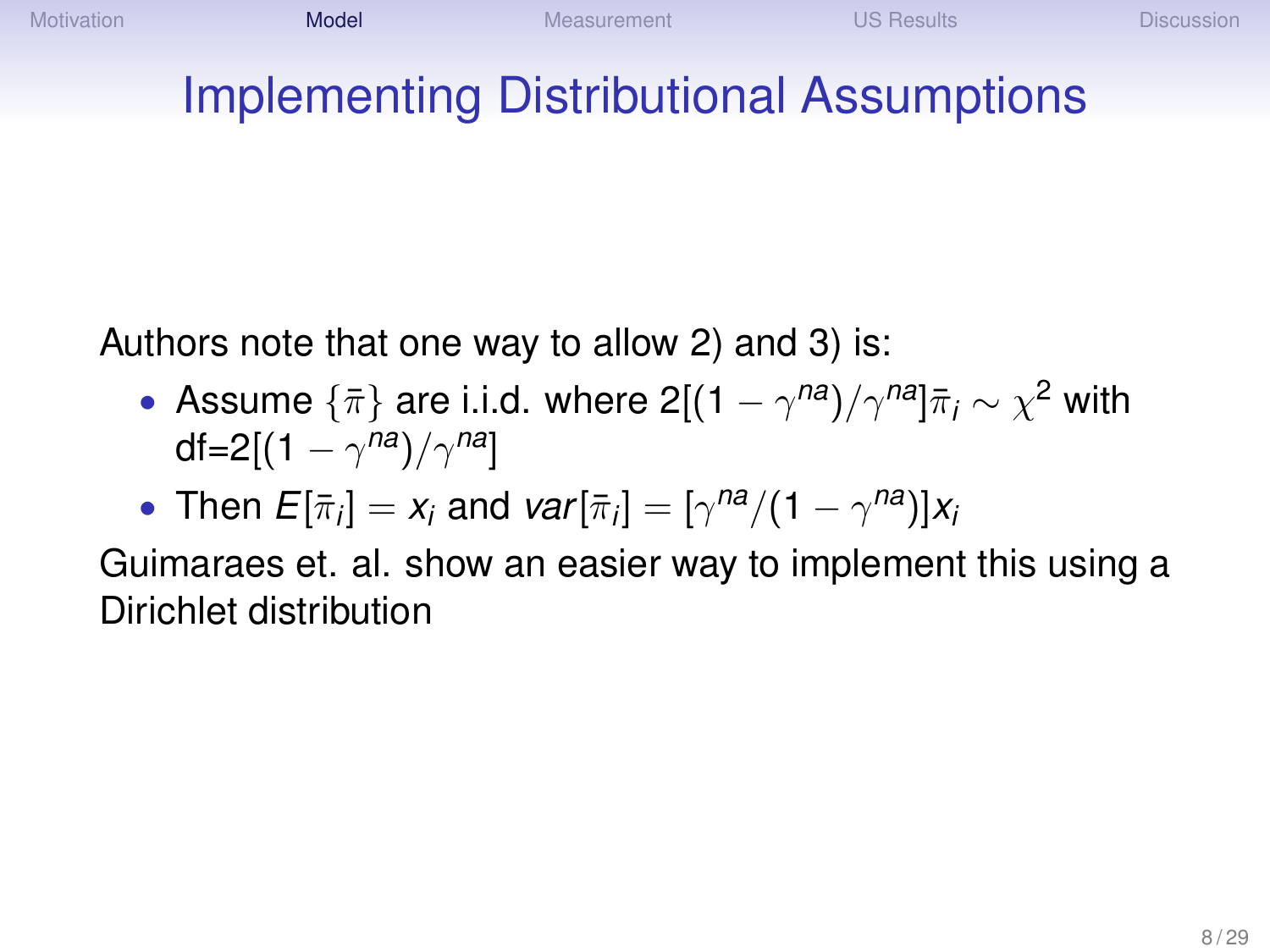# Allowing for Spillovers

$$
\log \pi_{ki} = \log \bar{\pi}_i + g_i(\nu_i, ..., \nu_{k-1}) + \epsilon_{ki}
$$
 (1)

In order to implement *g*() authors assume that if spillovers exist between two plants then the plants must locate in the same location

$$
\log \pi_{ki} = \log \bar{\pi}_i + \sum_{l \neq k} \ell_{kl} (1 - u_{li}) (-\infty) + \epsilon_{ki}
$$
 (4)

The variable *uli* is equal to 1 if plant *l* is in location *i*

The  $\{\ell_{kl}\}$  are Bernoulli variables equal to one with probability γ *s* , indicating whether a spillover exists between plants *k* and *l* Main point of this is:  $E[u_{li}u_{ki}]=\gamma^{s}p_{i}+(1-\gamma^{s})p_{i}^{2}$ 

Authors note that firm *k* only considers previous *k* − 1 firms and that this is consistent with forward looking plants in rational expectations model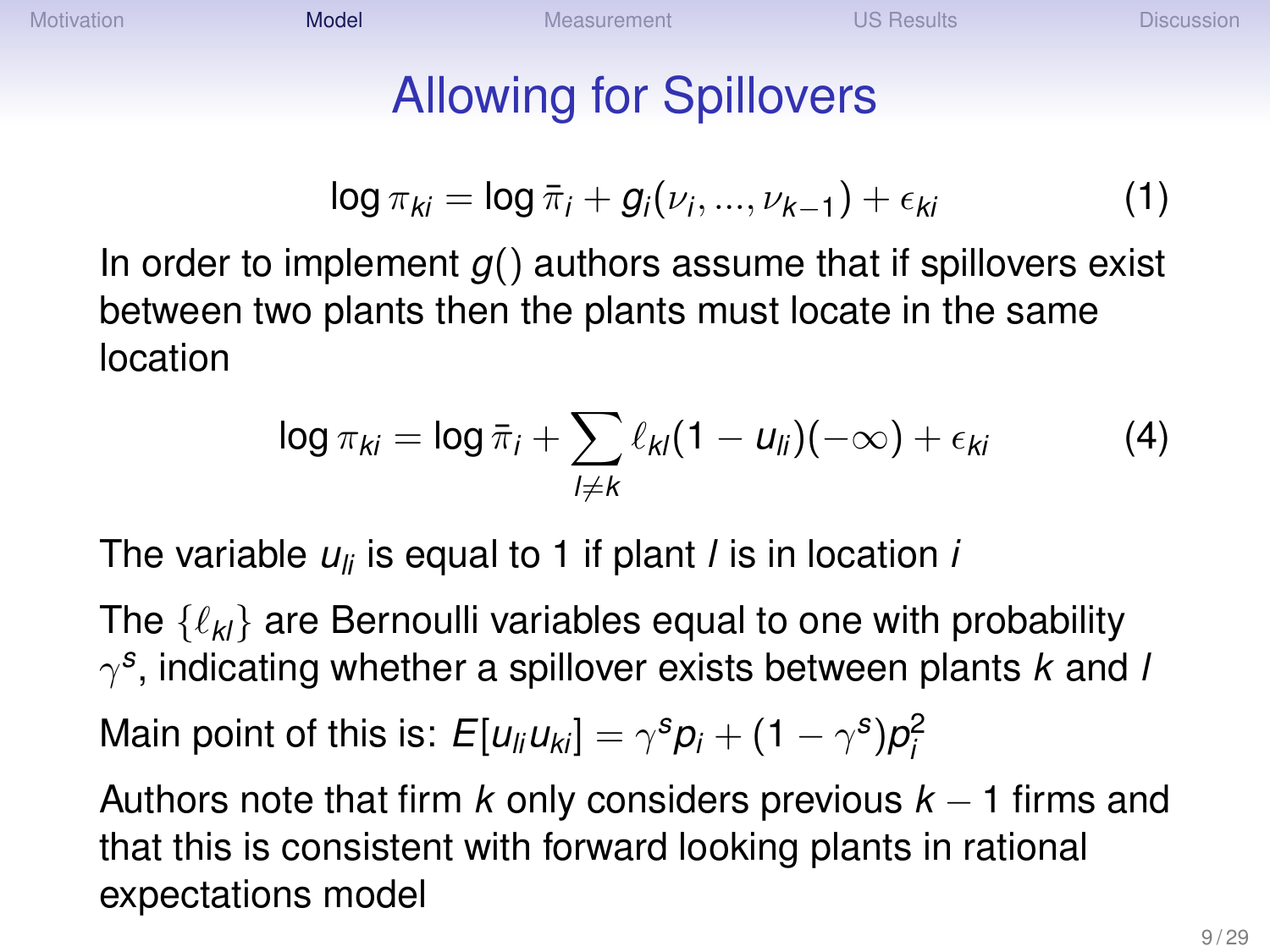# Defining Geographic Concentration

Let *s<sup>i</sup>* be share of industry's employment in area *i*

Industry geographic concentration can be specified as *G*:

$$
G \equiv \sum_i (s_i - x_i)^2 \qquad (p895.1)
$$

Where share  $s_i$  is determined endogenously as:  $\,$ 

$$
s_i = \sum_k z_k u_{ki}
$$
 (p895.2)

The *z<sup>k</sup>* is *k*th plant's share of industry employment, *uki* indicates whether plant *k* located in site *i*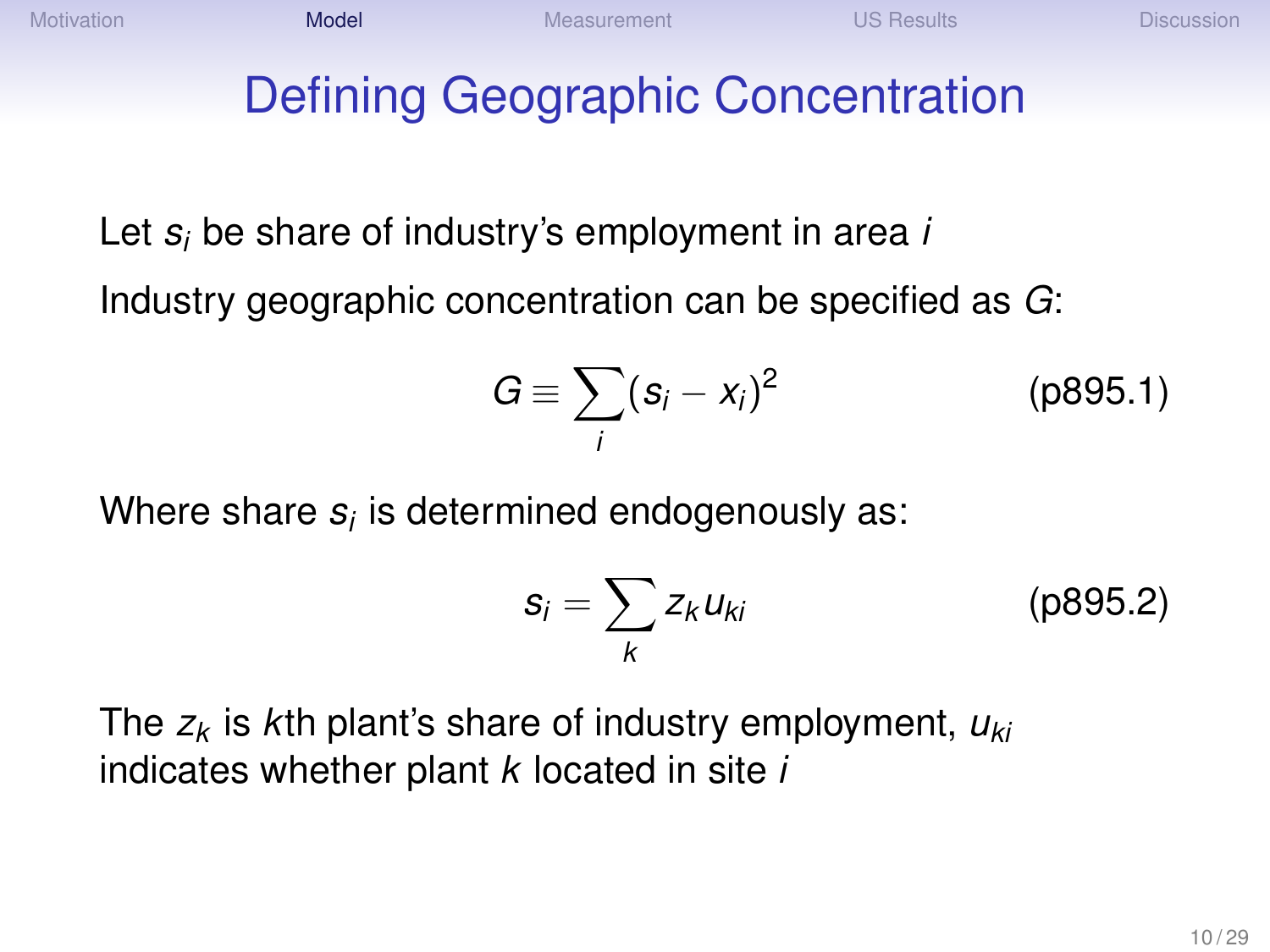#### Expected Value of Geographic Concentration

$$
E(G) = (1 - \sum_{i} x_i^2) [\gamma + (1 - \gamma)H]
$$
  
\n
$$
H \equiv \sum_{k} z_k^2
$$
 (Prop1)  
\n
$$
\gamma = \gamma^{na} + \gamma^s - \gamma^{na} \gamma^s
$$

Observational equivalence of natural advantage and spillovers: any  $\gamma \in [0, 1]$  is compatible with spillovers, natural advantage, or both

Important point: we cannot distinguish spillovers from location specific features using concentration data alone!

So how can we measure spillovers (agglomeration effects)?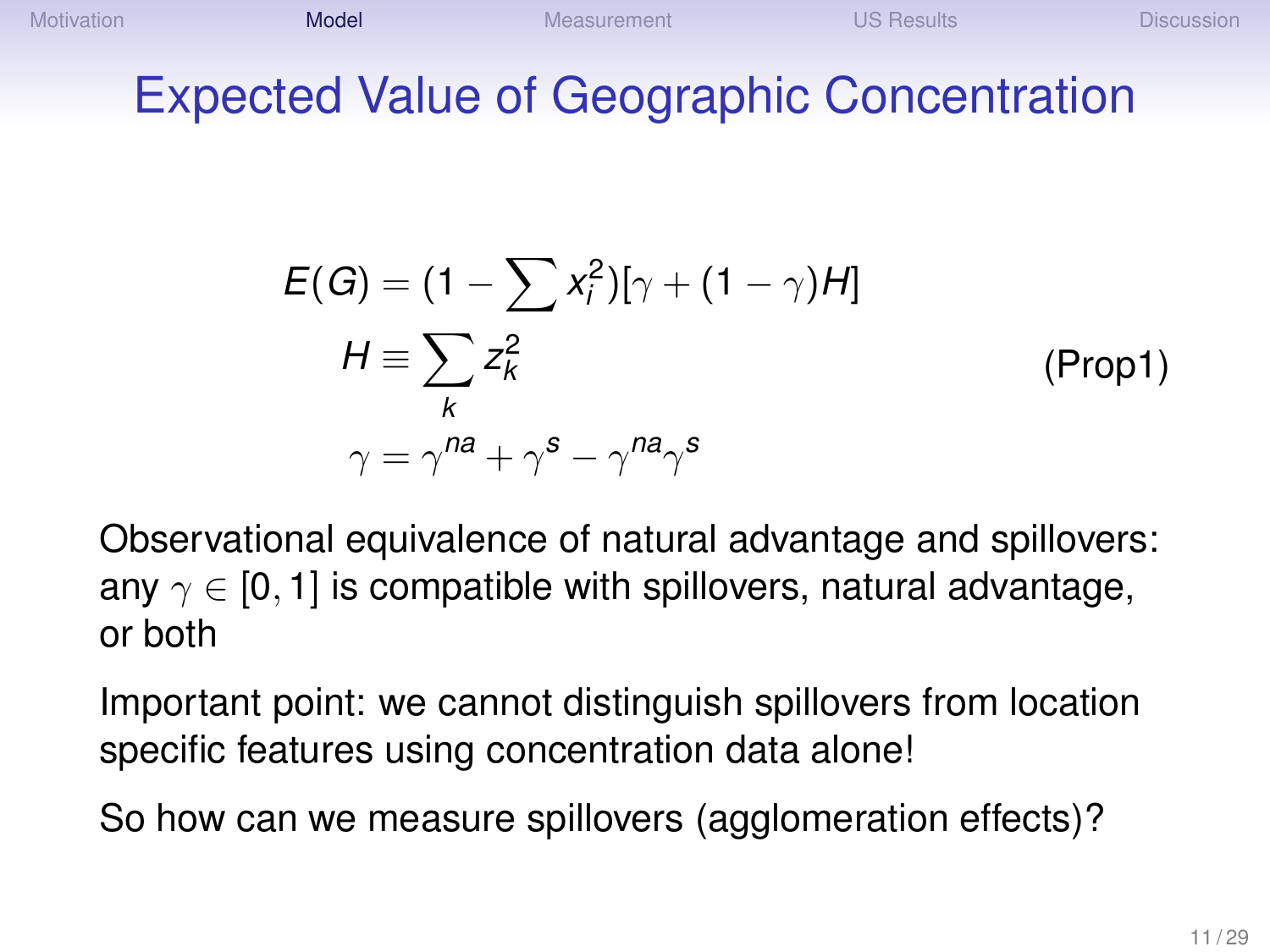[Motivation](#page-2-0) **[Measurement](#page-13-0) [US Results](#page-18-0) [Discussion](#page-27-0)** [Model](#page-4-0) Measurement Custom US Results Discussion

### Co-Agglomeration

Co-agglomeration is defined as pairs or groups of industries locating together

The idea is that there may be spillovers *across* industries (urbanization), rather than solely *within* industries (localization)

Authors use more "reduced-form" approach to define expected concentration of *r* industries in a *group* in terms of correlation of location choices

The group is a collection of *r* industries that might have reason to co-locate, either due to shared natural advantages (ex: multiple industries may rely on access to the coast) or spillovers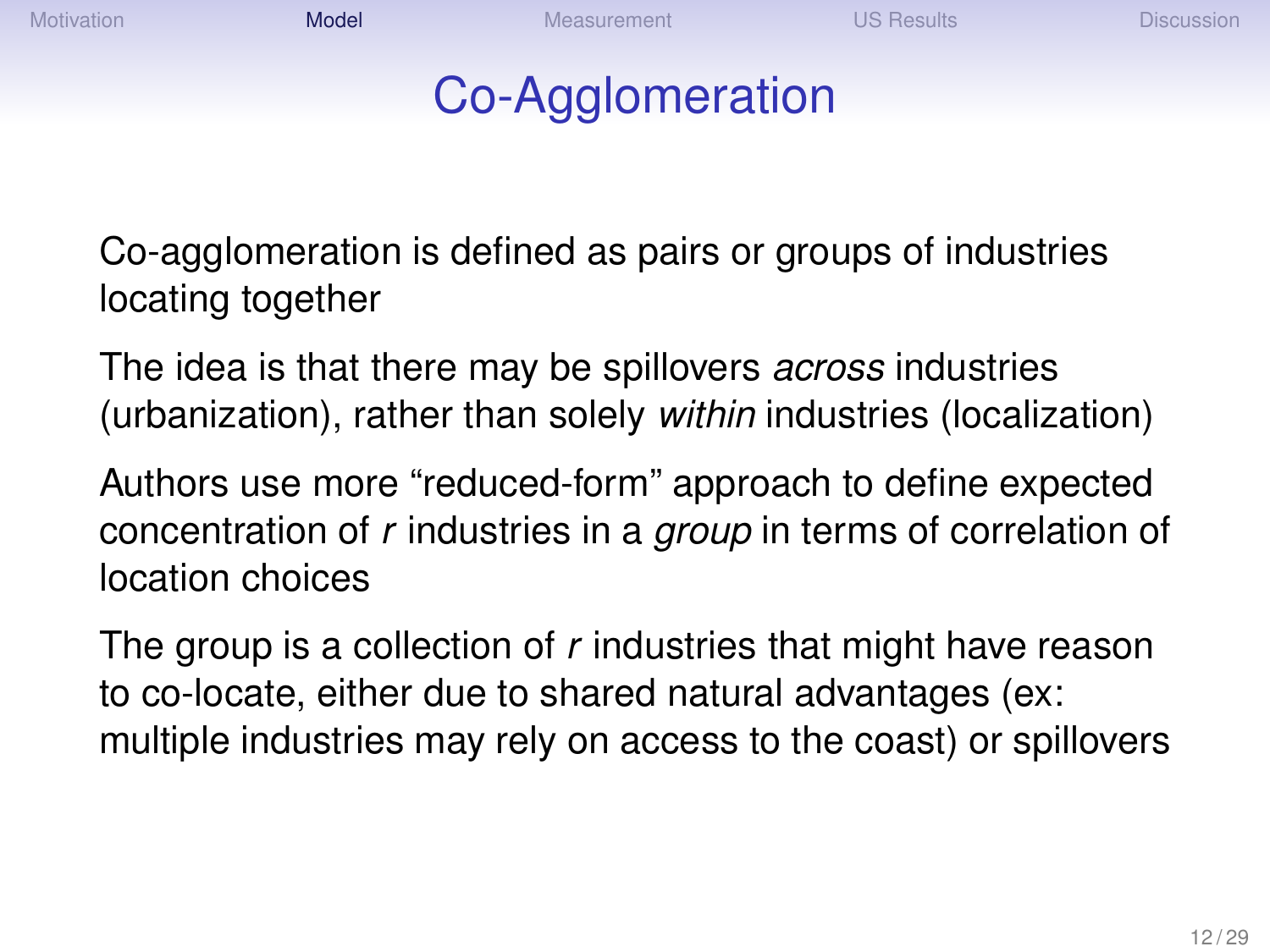# Co-Agglomeration of Industries in Group

First authors specify parameter of co-location:

$$
corr(u_{ki}, u_{li}) = \begin{cases} \gamma_j, & \text{if plants } k \text{ and } l \text{ both belong to industry } j \\ \gamma_0, & \text{otherwise} \end{cases}
$$

Then expected concentration of the *group* of *r* industries is:

$$
E(G) = \left(1 - \sum_{i} x_{i}^{2}\right) \left[H + \gamma_{0} \left(1 - \sum_{j=1}^{r} \omega_{j}^{2}\right) + \sum_{j=1}^{r} \gamma_{j} \omega_{j}^{2} (1 - H_{j})\right]
$$
\n(p898)

In above,  $\omega$  is industry *j*'s share of total employment in *r* industries

If  $\gamma_0 = 0$  then *no* co-agglomeration (typo on p899); if  $\gamma_{\mathbf{0}}=\gamma_1=\gamma_r$  then agglomeration benefit within industry same as across industries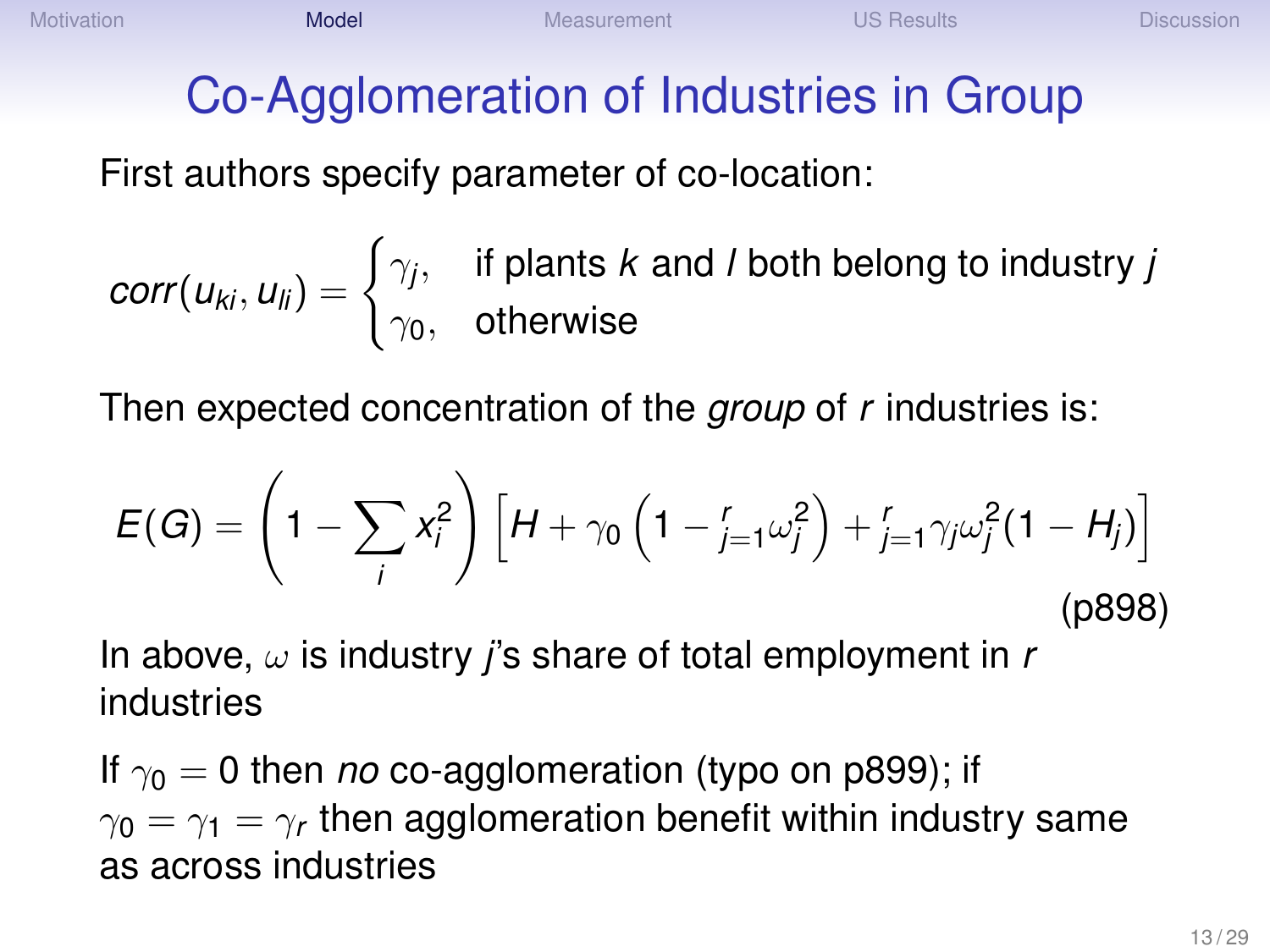#### <span id="page-13-0"></span>Measurement: Industry Concentration Index

Solve  $E(G)$  equation for  $\gamma$ :

$$
\gamma \equiv \frac{G - \left(1 - \sum_{i} x_i^2\right) H}{\left(1 - \sum_{i} x_i^2\right) \left(1 - H\right)}\tag{5}
$$

or

$$
\gamma \equiv \frac{\sum_{i=1}^{M} (s_i - x_i)^2 - \left(1 - \sum_{i=1}^{M} (x_i)^2\right) \sum_{j=1}^{N} z_j^2}{\left(1 - \sum_{i=1}^{M} (x_i)^2\right) \left(1 - \sum_{j=1}^{N} z_j^2\right)}
$$

(5)

This is unbiased estimator of  $\gamma$  (we inserted *G* for *E*[*G*])

Requires data on distribution of: 1)overall manufacturing employment 2) industry employment 3)plant employment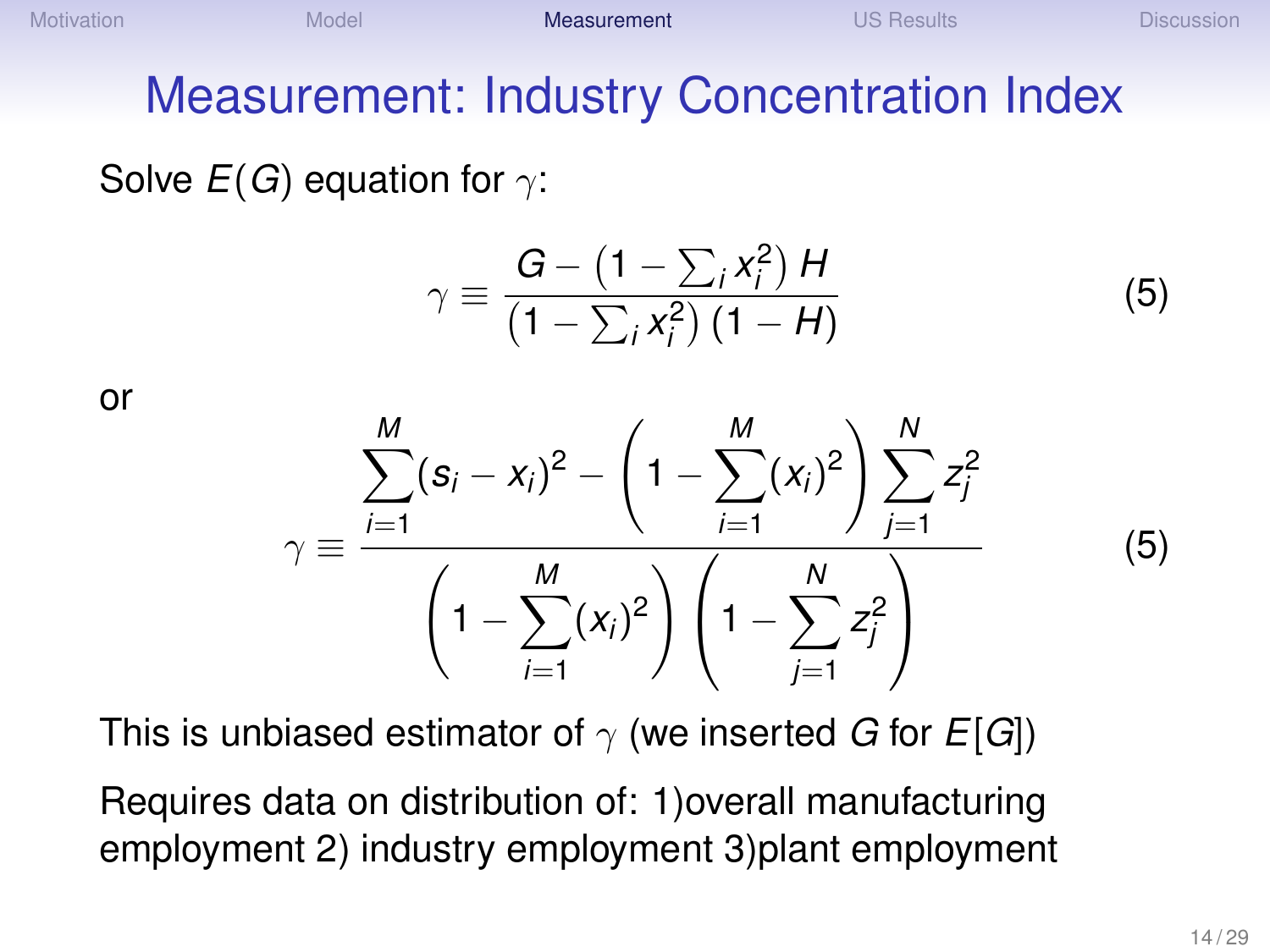# Properties of EG Index

According to EG:

- 1. Easy to compute because only requires limited data (NS: plant size data often unavailable, can assume uniform distribution so  $H = 1/N$
- 2. Scale allows comparison with null hypothesis of no concentration beyond overall manufacturing:  $E[\gamma] = 0$ . Footnote 13 shows how to calculate variance for inference
- 3. Comparable across industries where size distribution of firms differs: *E*[*G*] is independent of number of plants and distribution of sizes (NS: Mori, Nishikimi, Smith argue differently)
- 4. Index is scale invariant: value of *G* should be the same no matter how data is aggregated, *if spillovers only exist at identical locations–infinite spatial decay*. This is an important issue in urban/spatial work (modifiable areal unit problem).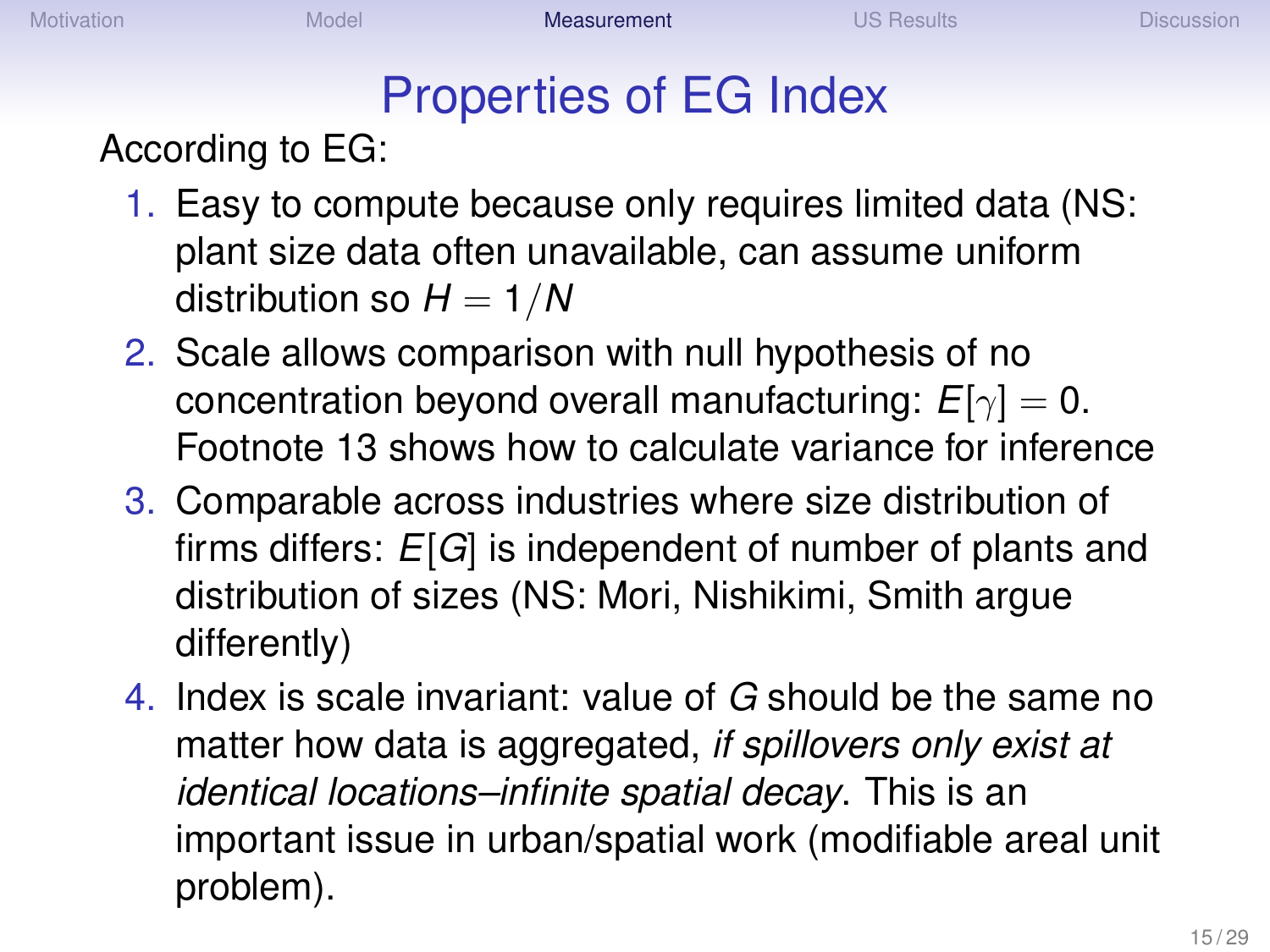# Understanding Magnitude

If  $\gamma = 0$  no concentration beyond overall manufacturing;  $\gamma = 1$ maximum expected concentration

But when is  $\gamma$  "big?"

Exercise 1: Use estimates of elasticity of location wrt costs to equate  $\gamma$  with costs

Estimate that with  $\eta = 25$  and  $x_i = 0.02$  then if a 1 sd of costs is 3% it's equivalent to  $\gamma = .01$ ; if instead 1 sd is 9% of total cost then equivalent to  $\gamma = .1$ 

Exercise 2: Use model and assume a  $\xi^2$  distribution of  $\bar{\pi}_i$  to compare effect of state size and natural advantages on location (Table 1)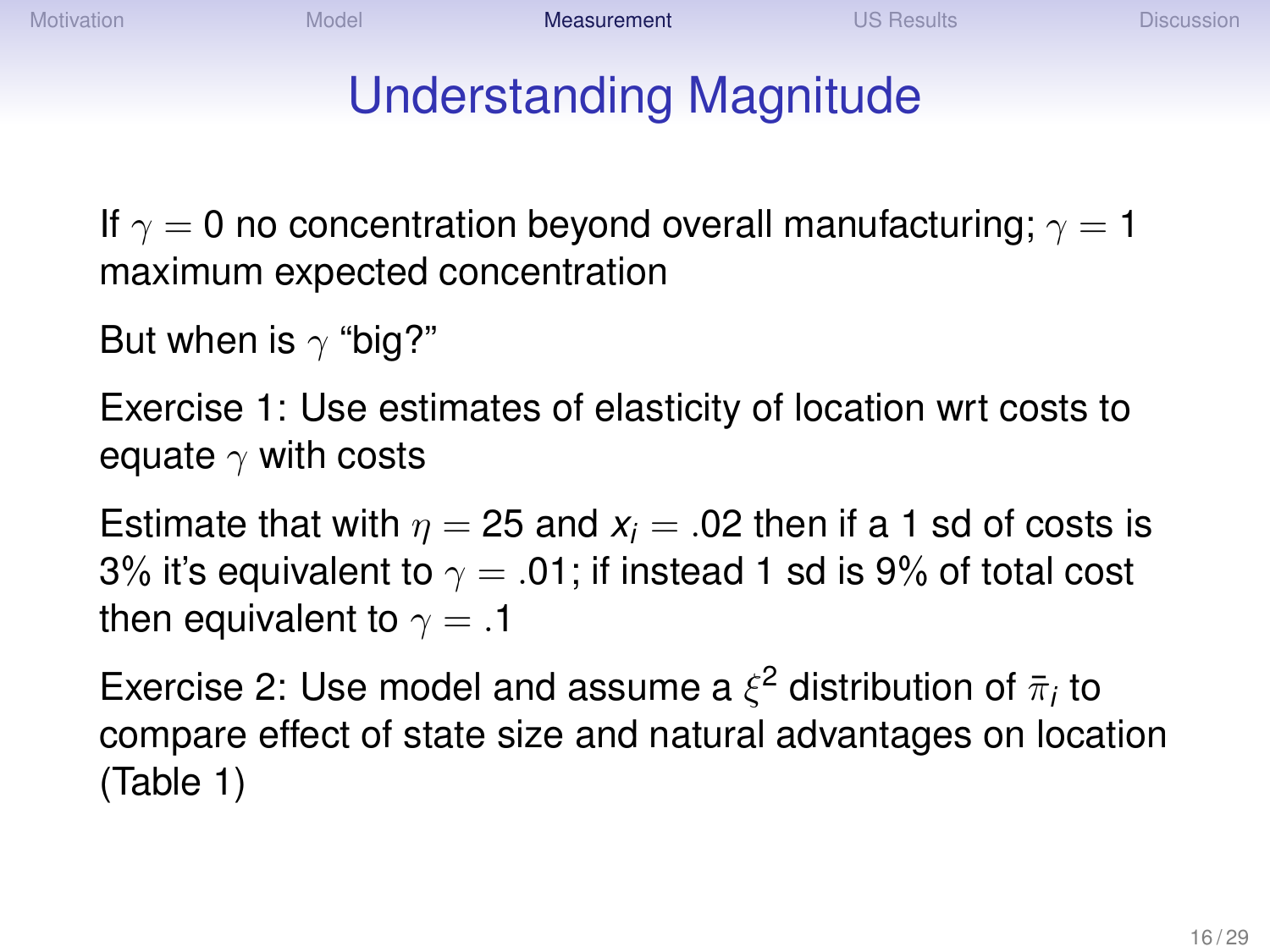#### Natural Advantage and State Size

### TABLE 1

#### Effect of γ Natural Advantage Relative to State Size

| $\gamma^{na}$ |     | $prob\{\overline{\pi}_{IA} > \overline{\pi}_{GA}\}\$ $prob\{\overline{\pi}_{IA} > \overline{\pi}_{MI}\}$ $prob\{\overline{\pi}_{IA} > \overline{\pi}_{GA}\}\$ |      |
|---------------|-----|---------------------------------------------------------------------------------------------------------------------------------------------------------------|------|
| .005          | .07 | .006                                                                                                                                                          | .00  |
| .01           | .14 | .03                                                                                                                                                           | .00. |
| .02           | .20 | .08                                                                                                                                                           | .006 |
| .05           | .25 | .14                                                                                                                                                           | .04  |
| .10           | .26 | .15                                                                                                                                                           | .07  |
| 1.00          | 27  | .17                                                                                                                                                           | .09  |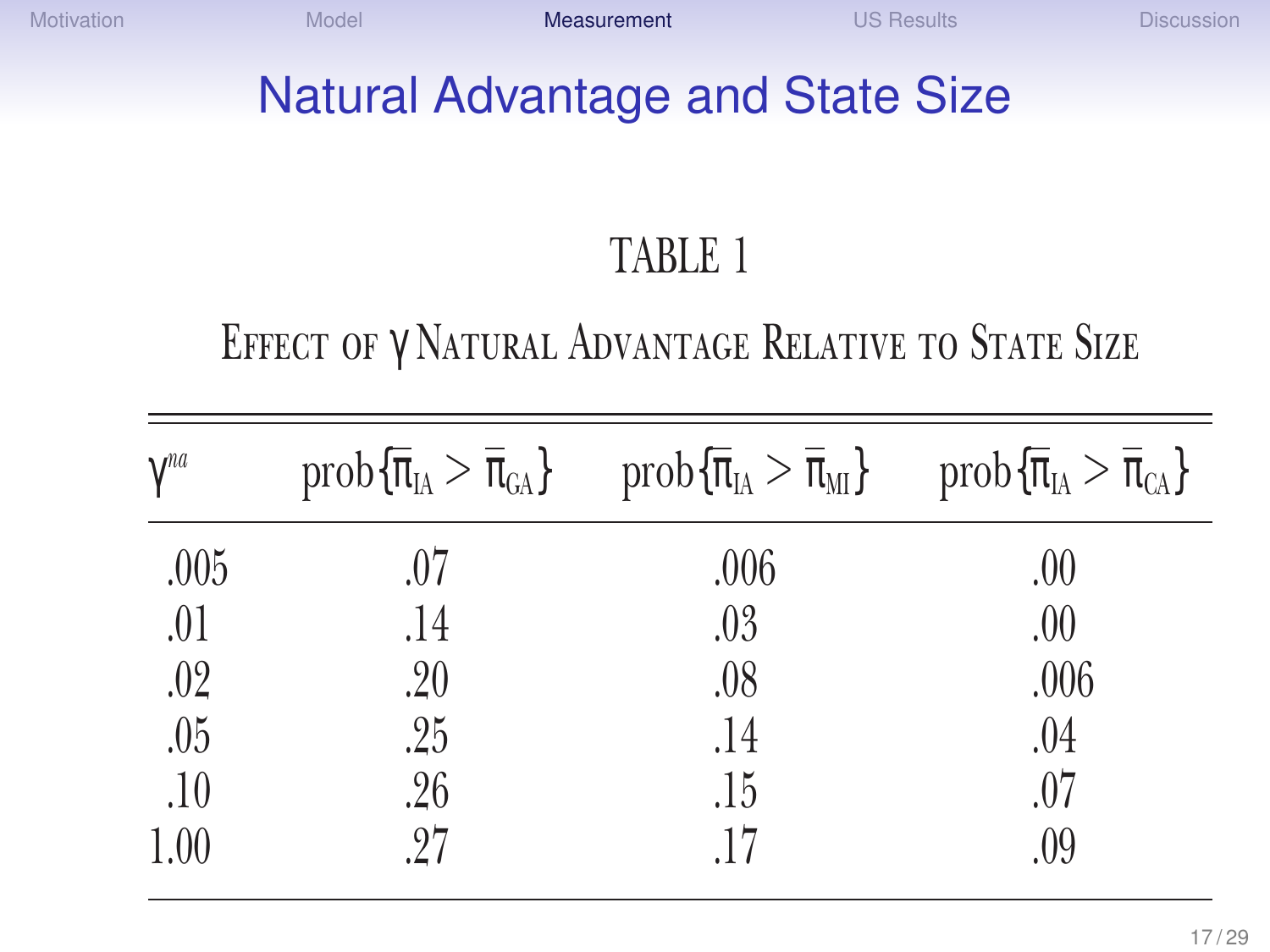[Motivation](#page-2-0) **[Model](#page-4-0) [Measurement](#page-13-0) [US Results](#page-18-0) [Discussion](#page-27-0)** Discussion

### Measurement of Coagglomeration

Can derive a similar index of coagglomeration:

$$
\gamma^{c} \equiv \frac{\left[G / \left(1 - \sum_{i} x_{i}^{2}\right)\right] - H - \sum_{j=1}^{r} \hat{\gamma}_{j} \omega_{j}^{2} (1 - H_{j})}{1 - \sum_{j=1}^{r} \omega_{j}^{2}}
$$
(6)

Finally, define a measure of what proportion of group concentration is due to industry-specific concentration:

$$
\lambda \equiv \frac{\gamma^c}{\sum_j \omega_j \hat{\gamma}_j} \tag{7}
$$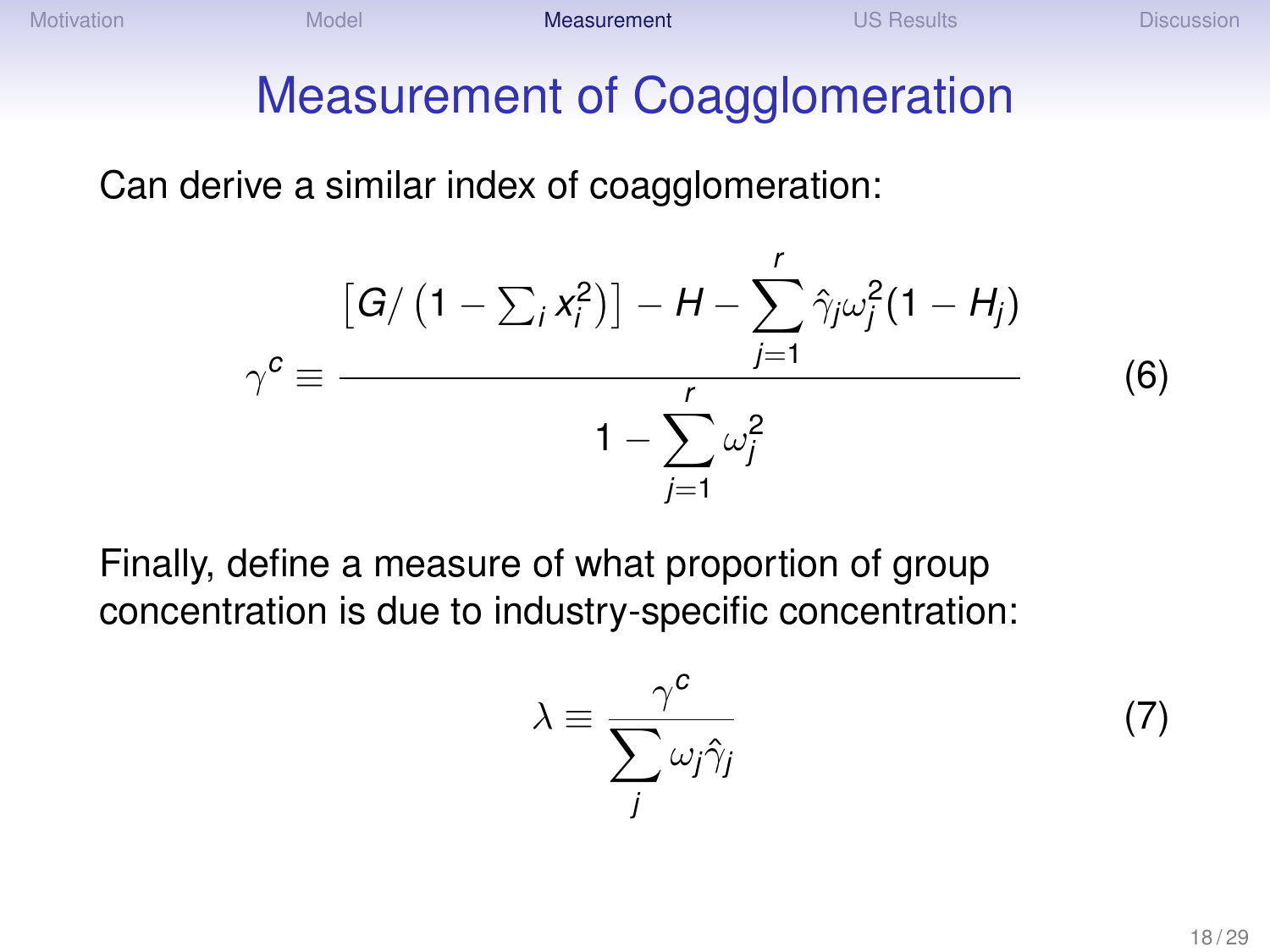<span id="page-18-0"></span>[Motivation](#page-2-0) **Mackup [Model](#page-4-0) [Measurement](#page-13-0)** Measurement **[US Results](#page-18-0)** [Discussion](#page-27-0)

#### Results for US

Use 459 manufacturing industries (four digit level) from 1987 Use 50 US states plus Washington D.C. as geographic regions Employment data from Census of Manufactures Look at:

- 1. When is  $\gamma$  statistically different from 0?
- 2. What is overall distribution of  $\gamma$  across industries?
- 3. How do measures compare across different spatial units?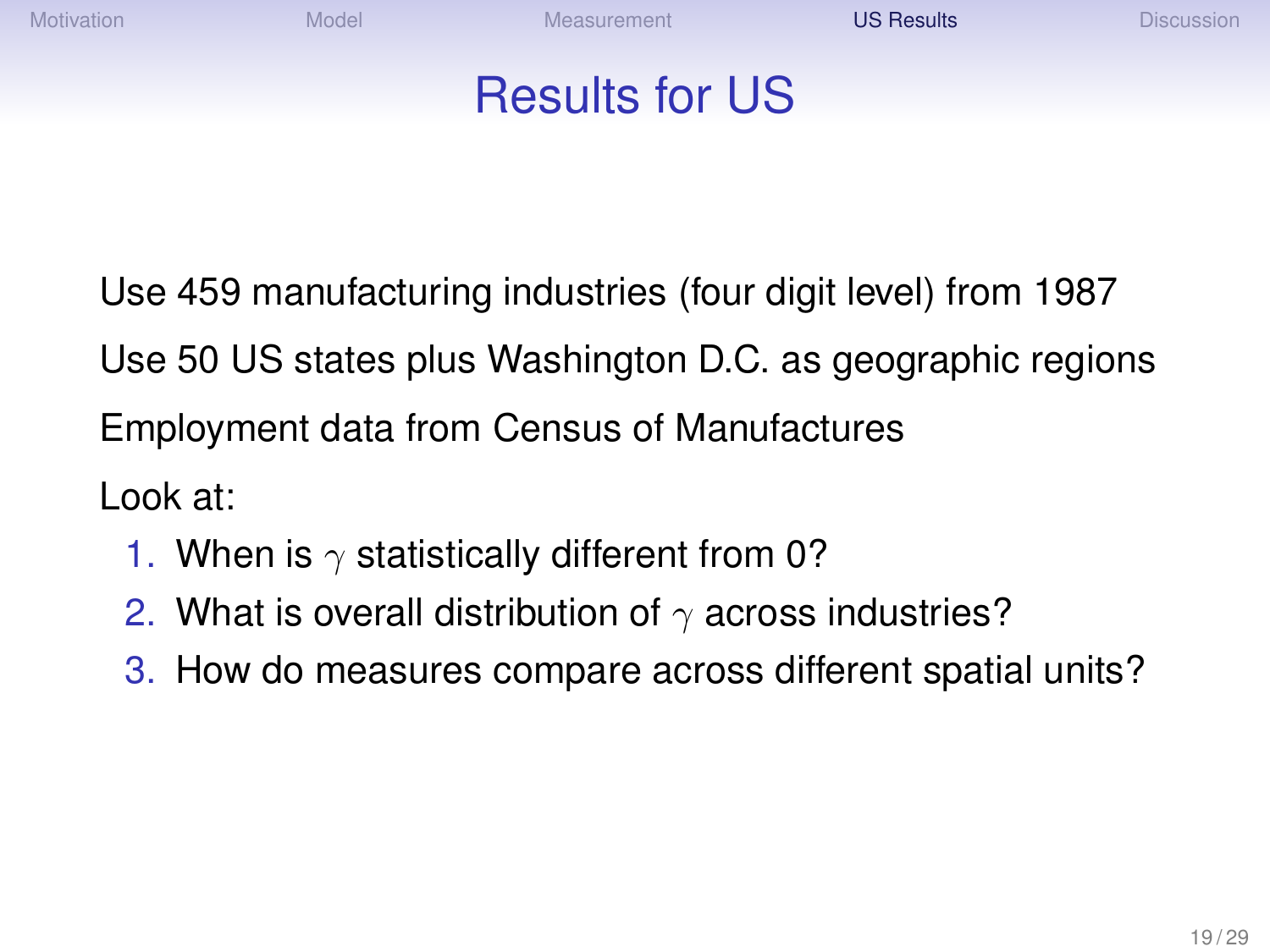# Findings on concentration

- 1. Nearly all 459 industries show statistically significant concentration ( $\gamma > 0$ )
- 2. Most show only "slight" concentration:, 43% of industries have  $\gamma < .02$
- 3. However, there is a thick right tail with 25% having  $\gamma > .05$ (concentrated) and 14% very concentrated ( $\gamma > .1$ )
- 4. Authors find accounting for randomness or overall manufacturing distribution is important: in 1/3 of industries randomness accounts for same amount of concentration as spillovers + natural advantage
- 5. Within county spillovers are stronger than across county (based on difference in  $\gamma$  using counties vs states)
- 6. However, does appear that there are spillovers across counties (at state level)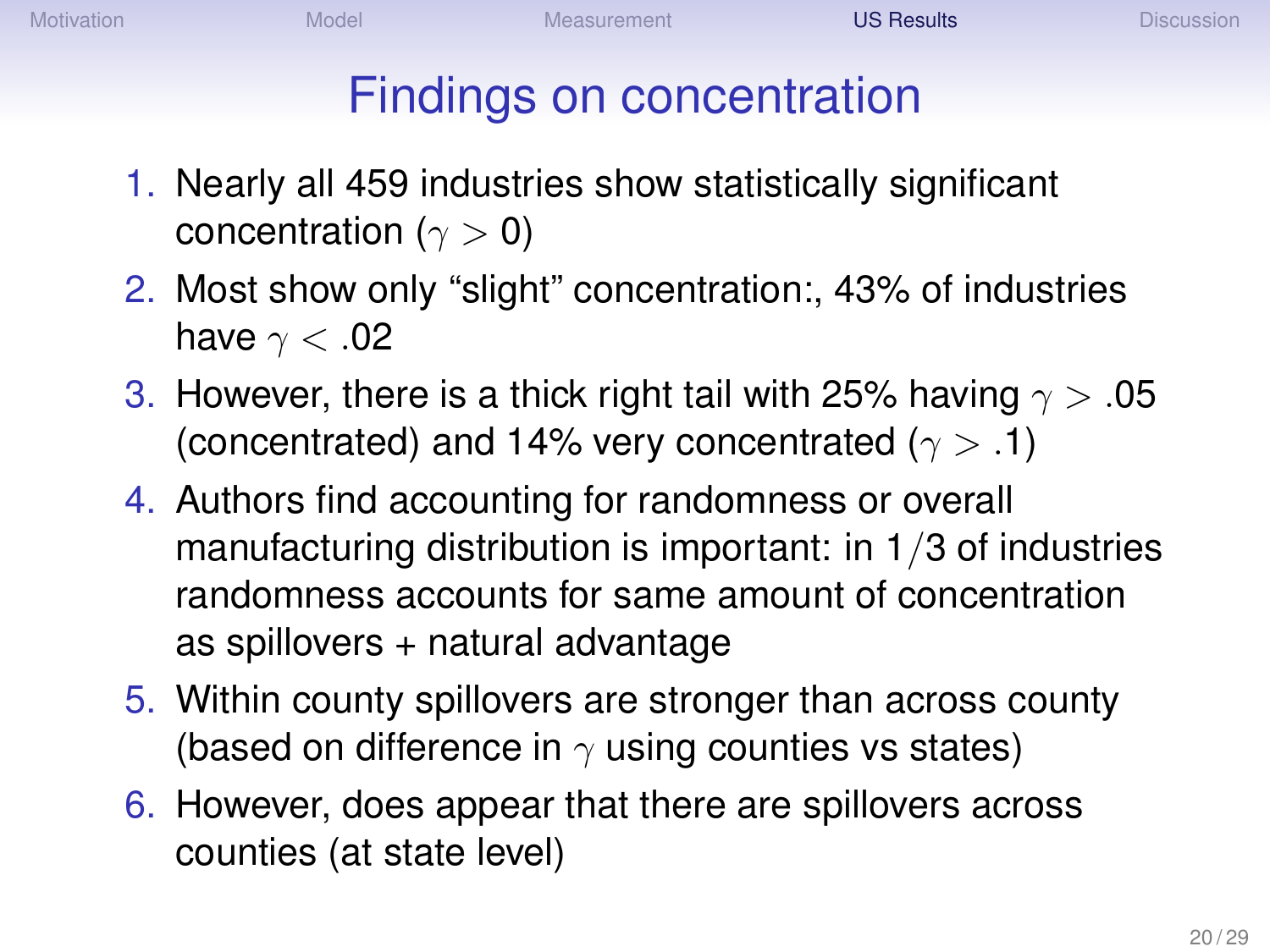#### Histogram of  $\gamma$ , 4-digit industries



FIG. 1.—Histogram of  $\gamma$  (four-digit industries)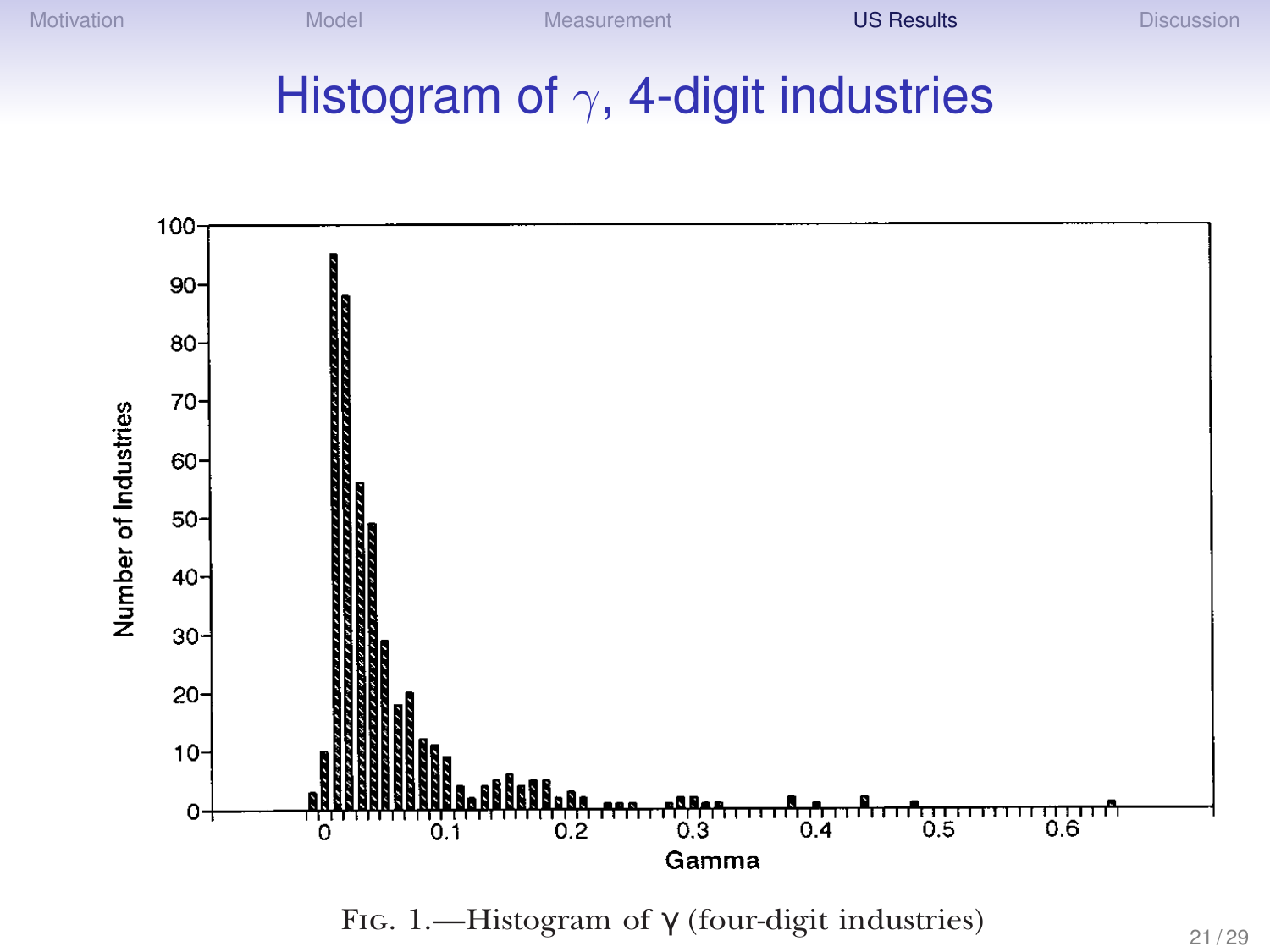#### Concentration of Industries

#### TABLE 3

#### Concentration by Two-Digit Category

|                                            | <b>NUMBER OF</b>                          |                | PERCENTAGE OF FOUR-DIGIT INDUSTRIES WITH |                |  |
|--------------------------------------------|-------------------------------------------|----------------|------------------------------------------|----------------|--|
| <b>TWO-DIGIT INDUSTRY</b>                  | <b>FOUR-DIGIT</b><br><b>SUBINDUSTRIES</b> | $\gamma < .02$ | $\gamma \in [0.02, 0.05]$                | $\gamma > .05$ |  |
| 20 Food and kindred products               | 49                                        | 47             | 18                                       | 35             |  |
| 21 Tobacco products                        |                                           |                |                                          | 100            |  |
| 22 Textile mill products                   | 23                                        |                | 13                                       | 78             |  |
| 23 Apparel and other textile products      | 31                                        | 13             | 42                                       | 45             |  |
| 24 Lumber and wood products                | 17                                        | 29             | 47                                       | 24             |  |
| 25 Furniture and fixtures                  | 13                                        | 69             | 8                                        | 23             |  |
| 26 Paper and allied products               | 17                                        | 53             | 47                                       |                |  |
| 27 Printing and publishing                 | 14                                        | 71             | 14                                       | 14             |  |
| 28 Chemicals and allied products           | 31                                        | 38             | 24                                       | 38             |  |
| 29 Petroleum and coal products             | h                                         | 60             |                                          | 40             |  |
| 30 Rubber and miscellaneous plastics       | 15                                        | 73             | 27                                       | $^{()}$        |  |
| 31 Leather and leather products            | 11                                        |                | 36                                       | 64             |  |
| 32 Stone, clay, and glass products         | 26                                        | 58             | 27                                       | 15             |  |
| 33 Primary metal industries                | 26                                        | 39             | 35                                       | 27             |  |
| 34 Fabricated metal products               | 38                                        | -61            | 32                                       | 8              |  |
| 35 Industrial machinery and equipment      | 51                                        | 49             | 26                                       | 26             |  |
| 36 Electronic and other electric equipment | 37                                        | 41             | 46                                       | 14             |  |
| 37 Transportation equipment                | 18                                        | 28             | 33                                       | 39             |  |
| 38 Instruments and related products        | 17                                        | 47             | 41                                       | 11             |  |
| 39 Miscellaneous manufacturing industries  | 18                                        | 44             | 22                                       | 33             |  |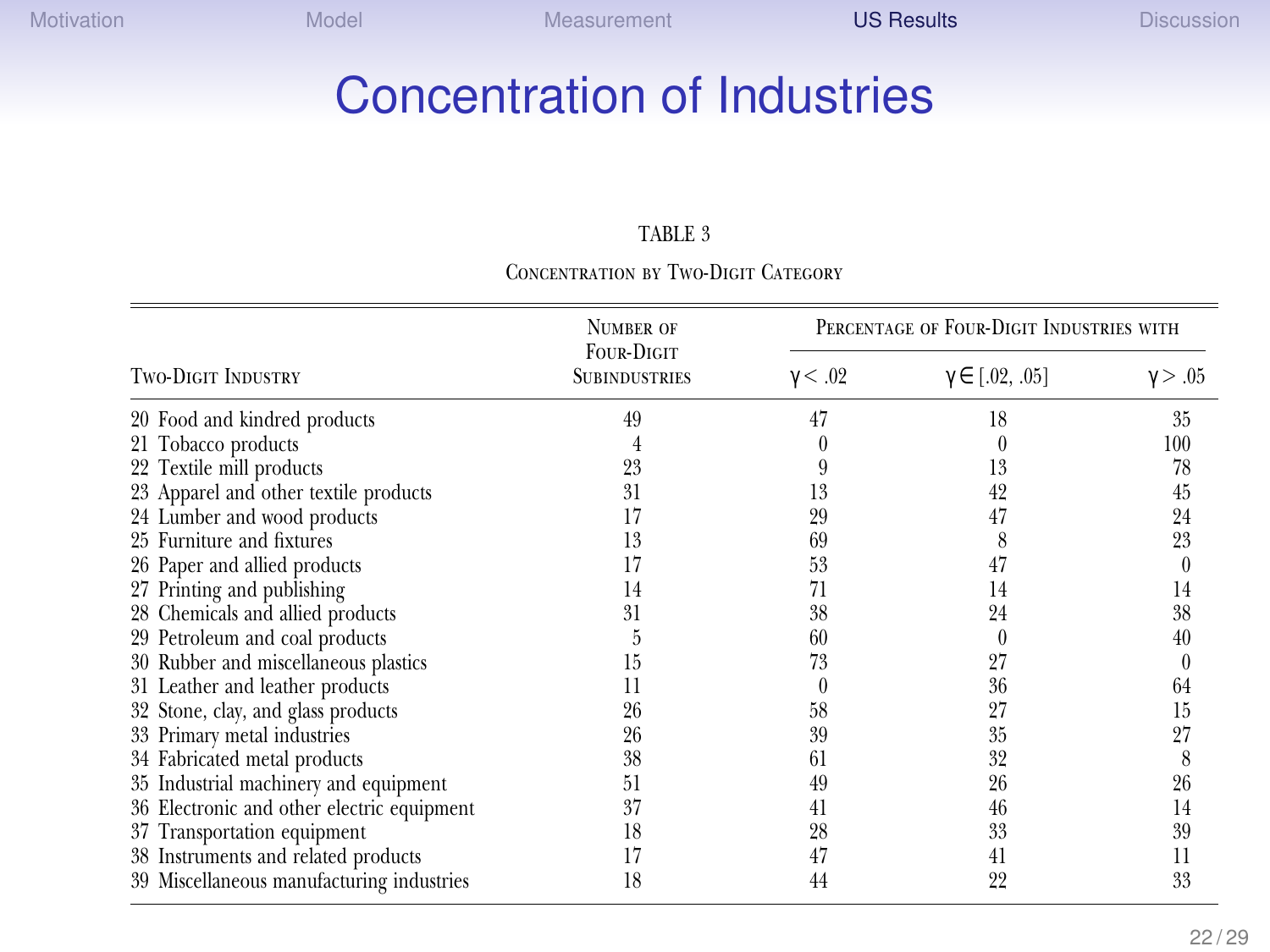#### Most and Least Concentrated

#### TABLE 4

#### Most and Least Localized Industries

| Four-Digit Industry |                                                        | H       | G                                | $\gamma$ |
|---------------------|--------------------------------------------------------|---------|----------------------------------|----------|
|                     |                                                        |         | 15 Most Localized<br>Industries  |          |
|                     | 2371 Fur goods                                         | .007    | .60                              | .63      |
|                     | 2084 Wines, brandy, brandy spirits                     | .041    | .48                              | .48      |
|                     | 2252 Hosiery not elsewhere classified                  | $.008-$ | .42                              | .44      |
|                     | 3533 Oil and gas field machinery                       | .015    | .42                              | .43      |
|                     | 2251 Women's hosiery                                   | .028    | .40                              | .40      |
|                     | 2273 Carpets and rugs                                  | .013    | .37                              | .38      |
|                     | 2429 Special product sawmills not elsewhere classified | $.009-$ | .36                              | .37      |
|                     | 3961 Costume jewelry                                   | .017    | .32                              | .32      |
|                     | 2895 Carbon black                                      | .054    | .32                              | .30      |
|                     | 3915 Jewelers' materials, lapidary                     | .025    | .30                              | .30      |
|                     | 2874 Phosphatic fertilizers                            | .066    | .32                              | .29      |
|                     | 2061 Raw cane sugar                                    | .038    | .30                              | .29      |
|                     | 2281 Yarn mills, except wool                           | .005    | .27                              | .28      |
|                     | 2034 Dehydrated fruits, vegetables, soups              | .030    | .29                              | .28      |
|                     | 3761 Guided missiles, space vehicles                   | .046    | .27                              | .25      |
|                     |                                                        |         | 15 Least Localized<br>Industries |          |
|                     | 3021 Rubber and plastics footwear                      | .06     | $.05 -$                          | $-.013$  |
|                     | 2032 Canned specialties                                | $.03-$  | .02                              | $-.012$  |
|                     | 2082 Malt beverages                                    | .04     | $.03-$                           | $-.010$  |
|                     | 3635 Household vacuum cleaners                         | .18     | .17                              | $-.009$  |
|                     | 3652 Prerecorded records and tapes                     | .04     | $.03-$                           | $-.008$  |
|                     | 3482 Small-arms ammunition                             | .18     | .17                              | $-.004$  |
|                     | 3324 Steel investment foundries                        | .04     | .04                              | $-.003$  |
|                     | 3534 Elevators and moving stairways                    | .03     | .03                              | $-.001$  |
|                     | 2052 Cookies and crackers                              | .03     | .03 <sub>1</sub>                 | $-.0009$ |
|                     | 2098 Macaroni and spaghetti                            | .03     | $.03-$                           | $-.0008$ |
|                     | 3262 Vitreous china table, kitchenware                 | .13     | .12                              | $-.0006$ |
|                     | 2035 Pickles, sauces, salad dressings                  | .01     | .01                              | $-.0003$ |
|                     | 3821 Laboratory apparatus and furniture                | $.02\,$ | $.02\,$                          | $-.0002$ |
|                     | 2062 Cane sugar refining                               | .11     | .10                              | .0002    |
|                     | 3433 Heating equipment except electric                 | .01     | .01                              | .0002    |
|                     |                                                        |         |                                  |          |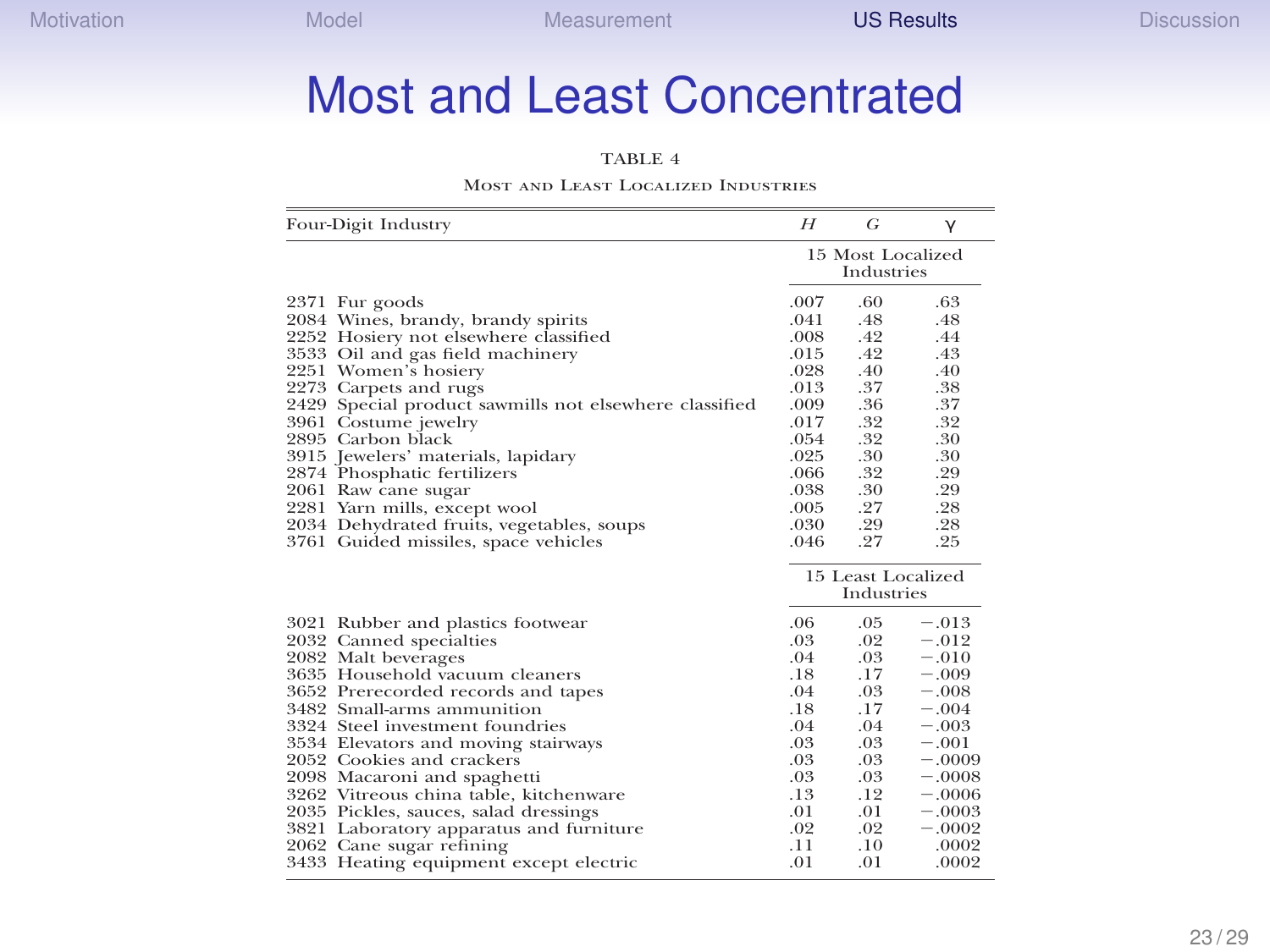#### Comparing  $\gamma$  at county and state levels

#### **County Level Gammas**

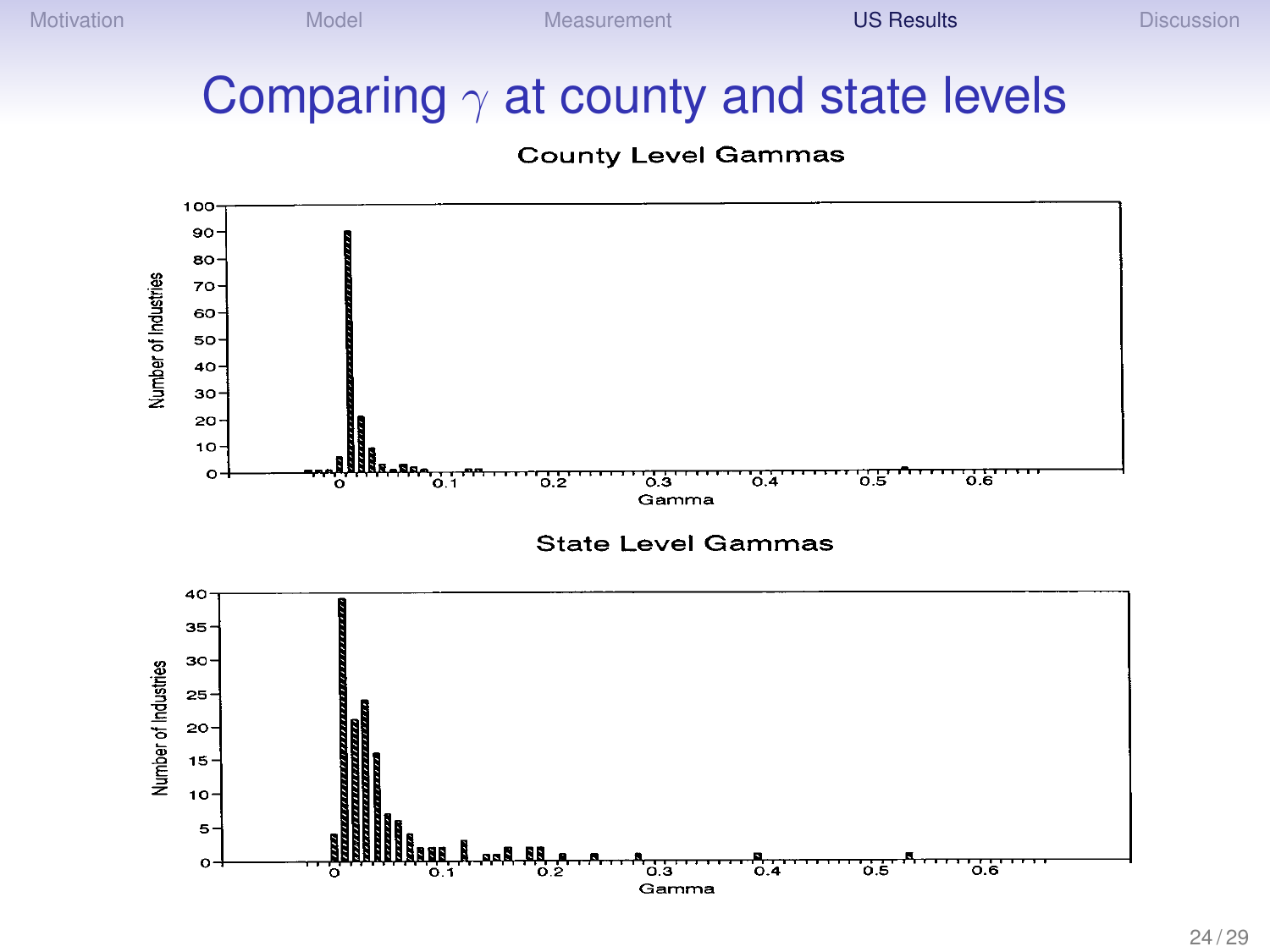#### Findings on coagglomeration

To look at coagglomeration the authors use the classification codes to create industry groups, such as all industries in same 3 digit class or same 2 digit class

Look at measure of  $\lambda$ , find:

- 1. Value of  $\lambda$  evenly spread between 0 and 0.8 (fig 3)
- 2. Substantial heterogeneity for both 3 and 2 digit classes
- 3. Also try and look at colocation of upstream-downstream industries (upstream provides inputs to downstream); find highly concentrated (not surprising)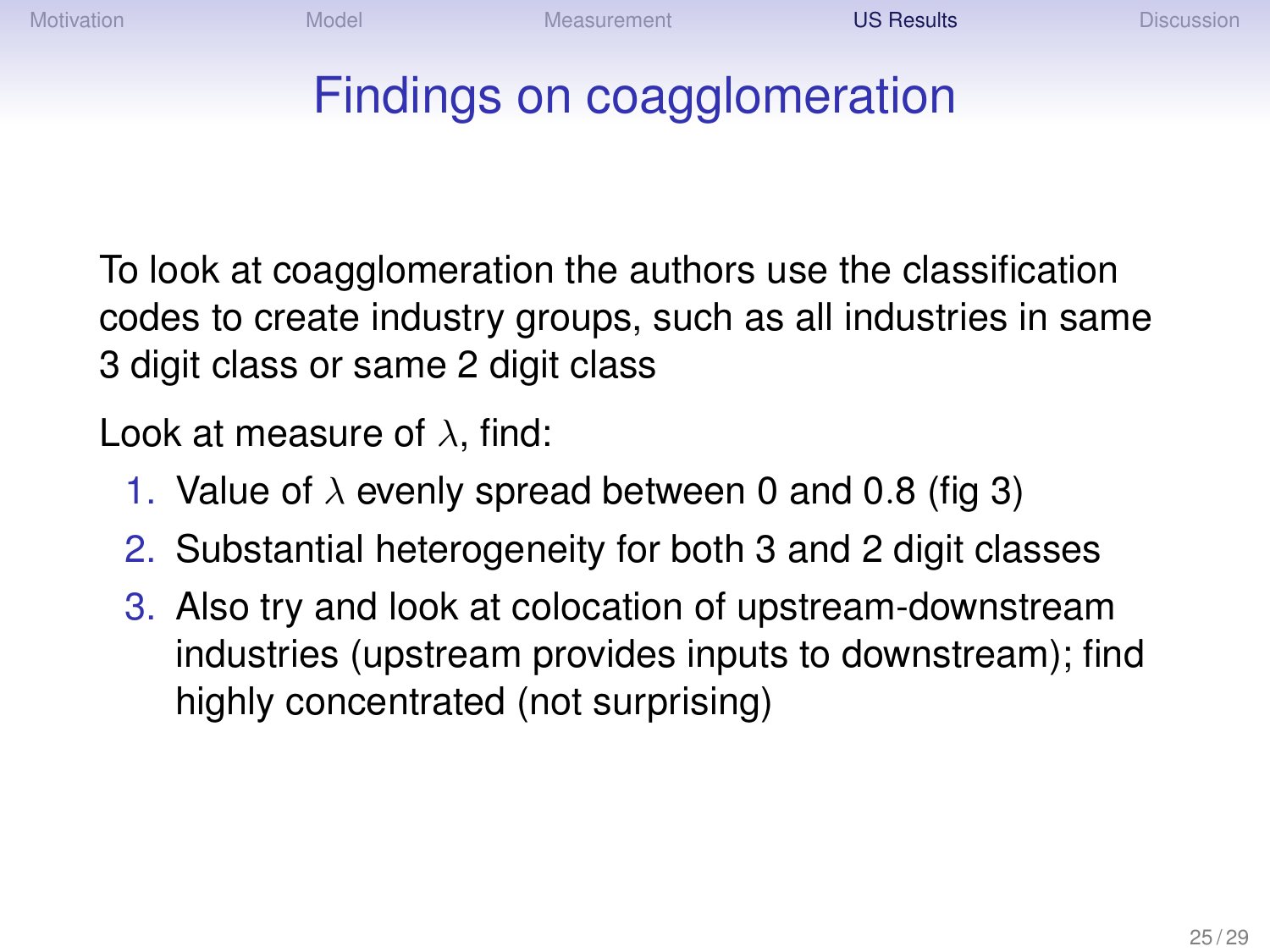#### Histogram of coagglomeration estimates  $(\lambda)$



Fig. 3.—Histogram of λ: extent of spillovers between four-digit subindustries of three-digit industries.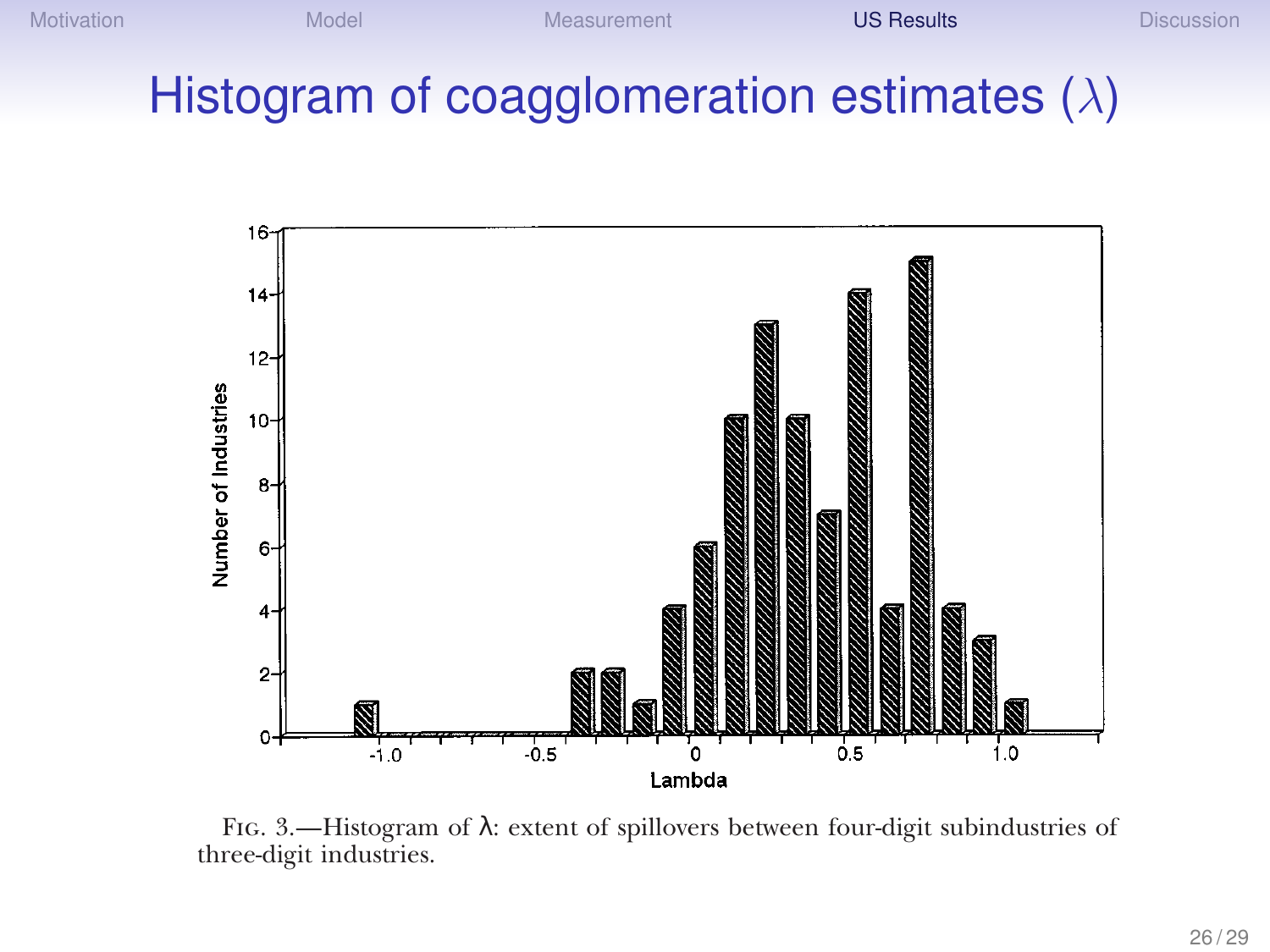#### Coagglomeration: spillovers across industries

TABLE 6

#### Extent of Spillovers between Three-Digit Industries

| Two-Digit Industry                      | $\gamma^{c}$ | λ      |
|-----------------------------------------|--------------|--------|
| Food and kindred products               | .002         | .14    |
| Tobacco products                        | .151         | .88    |
| Textile mill products                   | .115         | .61    |
| Apparel and other textiles              | .010         | .29    |
| Lumber and wood products                | .016         | .63    |
| Furniture and fixtures                  | .001         | .02    |
| Paper and allied products               | .005         | .31    |
| Printing and publishing                 | .005         | .48    |
| Chemicals and allied products           | .007         | .25    |
| Petroleum and coal products             | .007         | .12    |
| Rubber and miscellaneous plastics       | .003         | .38    |
| Leather and leather products            | .017         | .31    |
| Stone, clay, and glass products         | .002         | .20    |
| Primary metal industries                | .012         | .41    |
| Fabricated metal products               | .003         | .22    |
| Industrial machinery and equipment      | .000         | .00    |
| Electronic and other electric equipment | .000         | .02    |
| Transportation equipment                | $-.001$      | $-.08$ |
| Instruments and related products        | .013         | .36    |
| Miscellaneous manufacturing             | .011         | .34    |
|                                         |              |        |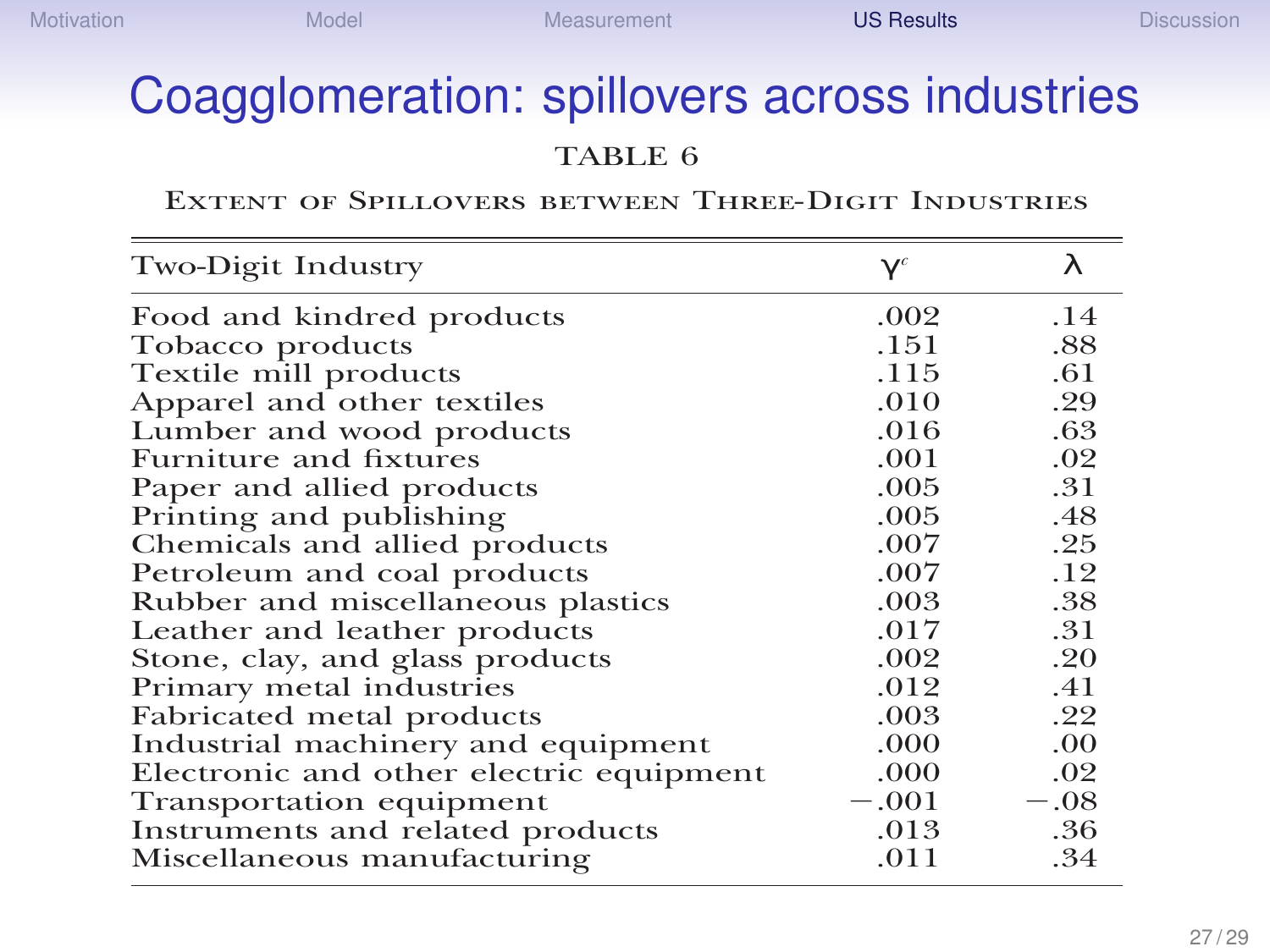# <span id="page-27-0"></span>Very Impressive Paper, Still Some Critics

- 1. Method requires plant-level employment data, which is often unavailable
- 2. Further, Figueiredo, Guimaraes, Woodward (FGW) write that use of employment leads to strange results; argue using plant locations alone is more intuitive measure of localization
- 3. Mori, Nishikimi, Smith (MNS) show that ordering of industries by concentration is mostly unaffected by simply assuming equal distribution of employment across plants
- 4. Duranton and Overman (DO) (and EG) note  $\gamma$  does not allow for spatial effects: all locations are assumed i.i.d. when in fact distances between plants vary tremendously
- 5. DO use point data to measure concentration taking inter-firm distances into account
- 6. MNS show that comparison against overall manufacturing does bias index because larger industries are naturally a larger part of overall manufacturing  $28/29$